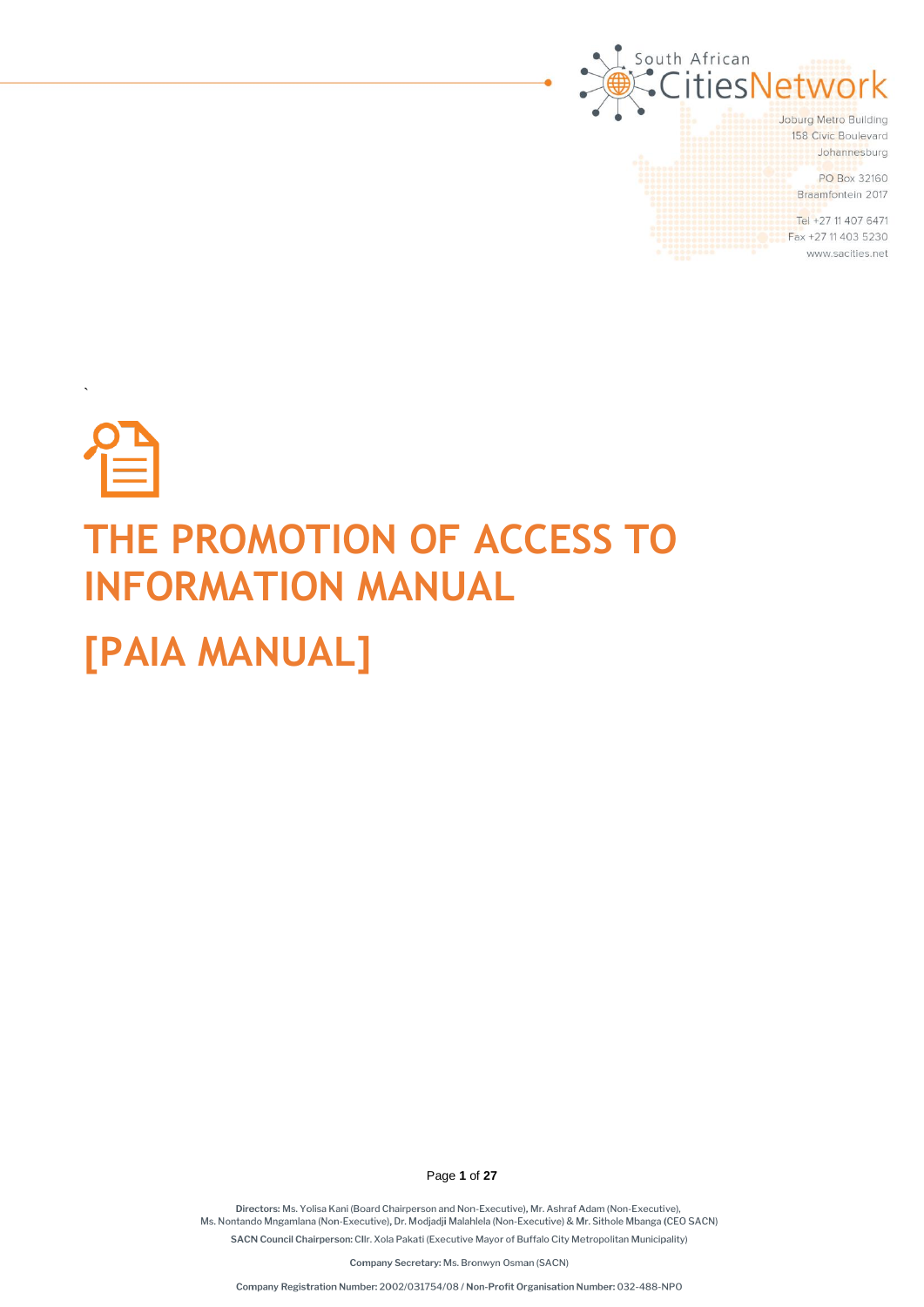#### 1. **PREAMBLE**

The Promotion of Access to Information Act, 2000 ("**PAIA**") came into operation on 9 March 2001. PAIA seeks, among other things, to give effect to the Constitutional right of access to any information held by the State or by any other person where such information is required for the exercise or protection of any right and gives natural and juristic persons the right of access to records held by either a private or public body, subject to certain limitations, in order to enable them to exercise or protect their rights. Where a request is made in terms of PAIA to a private body, that private body must disclose the information if the requester is able to show that the record is required for the exercise or protection of any rights, and provided that no grounds of refusal contained in PAIA are applicable. PAIA sets out the requisite procedural issues attached to information requests.

Section 51 of PAIA obliges private bodies to compile a manual to enable a person to obtain access to information held by such body and stipulates the minimum requirements that the manual has to comply with.

This Manual constitutes SACN's PAIA manual. This Manual is compiled in accordance with section 51 of PAIA as amended by the Protection of Personal Information Act, 2013 ("**POPIA**"), which gives effect to everyone's Constitutional right to privacy and largely commenced on 1 July 2020. POPIA promotes the protection of personal information processed by public and private bodies, including certain conditions so as to establish minimum requirements for the processing of personal information. POPIA amends certain provisions of PAIA, balancing the need for access to information against the need to ensure the protection of personal information by providing for the establishment of an Information Regulator to exercise certain powers and perform certain duties and functions in terms of POPIA and PAIA, providing for the issuing of codes of conduct and providing for the rights of persons regarding unsolicited electronic communications and automated decision making in order to regulate the flow of personal information and to provide for matters concerned therewith.

This PAIA manual also includes information on the submission of objections to the processing of personal information and requests to delete or destroy personal information or records thereof in terms of POPIA.

#### Page 2 of 27

Directors: Ms. Yolisa Kani (Board Chairnerson and Non-Executive), Mr. Ashraf Adam (Non-Executive) Ms. Nontando Mngamlana (Non-Executive), Dr. Modjadji Malahlela (Non-Executive) & Mr. Sithole Mbanga (CEO SACN) SACN Council Chairperson: Cllr. Xola Pakati (Executive Mayor of Buffalo City Metropolitan Municipality)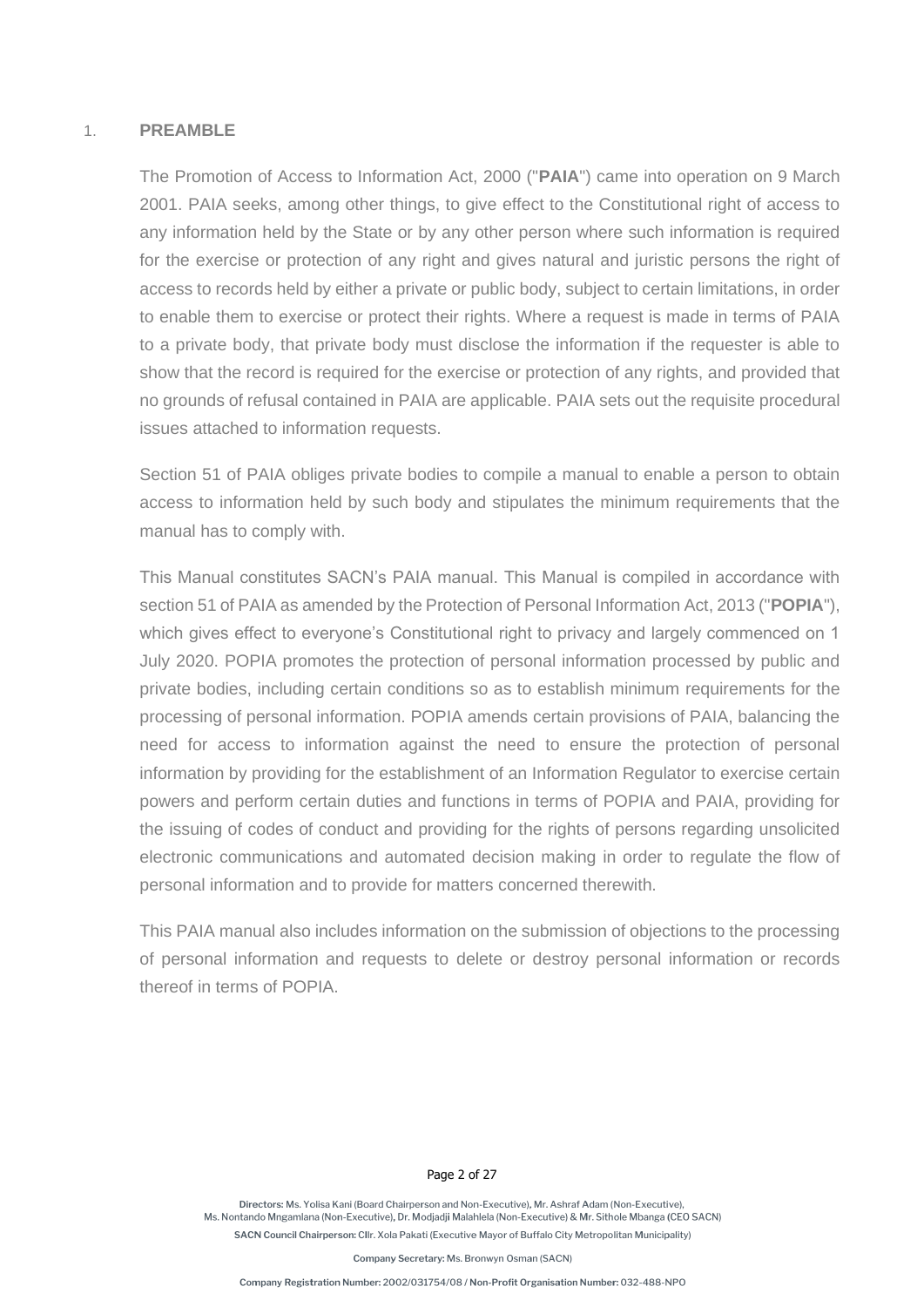| <b>VERSION</b> | <b>POLICY OWNER</b> | <b>DATE</b> |
|----------------|---------------------|-------------|
|                | Bronwyn Osman       | 1 June 2022 |

#### 2. **ABOUT SACN**

The South African Cities Network (SACN) was established in 2002 by the Minister for Provincial and Local Government, in collaboration with the mayors of South Africa's largest cities and the South African Local Government Association (SALGA), as an independent Section 21 company with the mandate to:

- Promote good governance and management in South African cities;
- Analyse strategic challenges facing South African cities, particularly in the context of global economic integration and national development challenges;
- Collect, collate, analyse, assess, disseminate, and apply the experience of large city government in a South African context; and
- Promote shared-learning partnerships between different spheres of Government to support the management of South African cities

#### 3. **ORGANOGRAM/STRUCTURE**

In order to achieve its objectives, SACN works with abroad range of organisations, private sector organisations, universities and research institutes, regional and global networks dealing with city ad urban issues, and other non-governmental organisations

**CONTACT DETAILS**

**011 407 6471**

**Information Officer:** 

Bronwyn Osman

**Deputy Information Officer**

#### Page 3 of 27

Directors: Ms. Yolisa Kani (Board Chairnerson and Non-Executive), Mr. Ashraf Adam (Non-Executive) Ms. Nontando Mngamlana (Non-Executive), Dr. Modjadji Malahlela (Non-Executive) & Mr. Sithole Mbanga (CEO SACN) SACN Council Chairperson: Cllr. Xola Pakati (Executive Mayor of Buffalo City Metropolitan Municipality)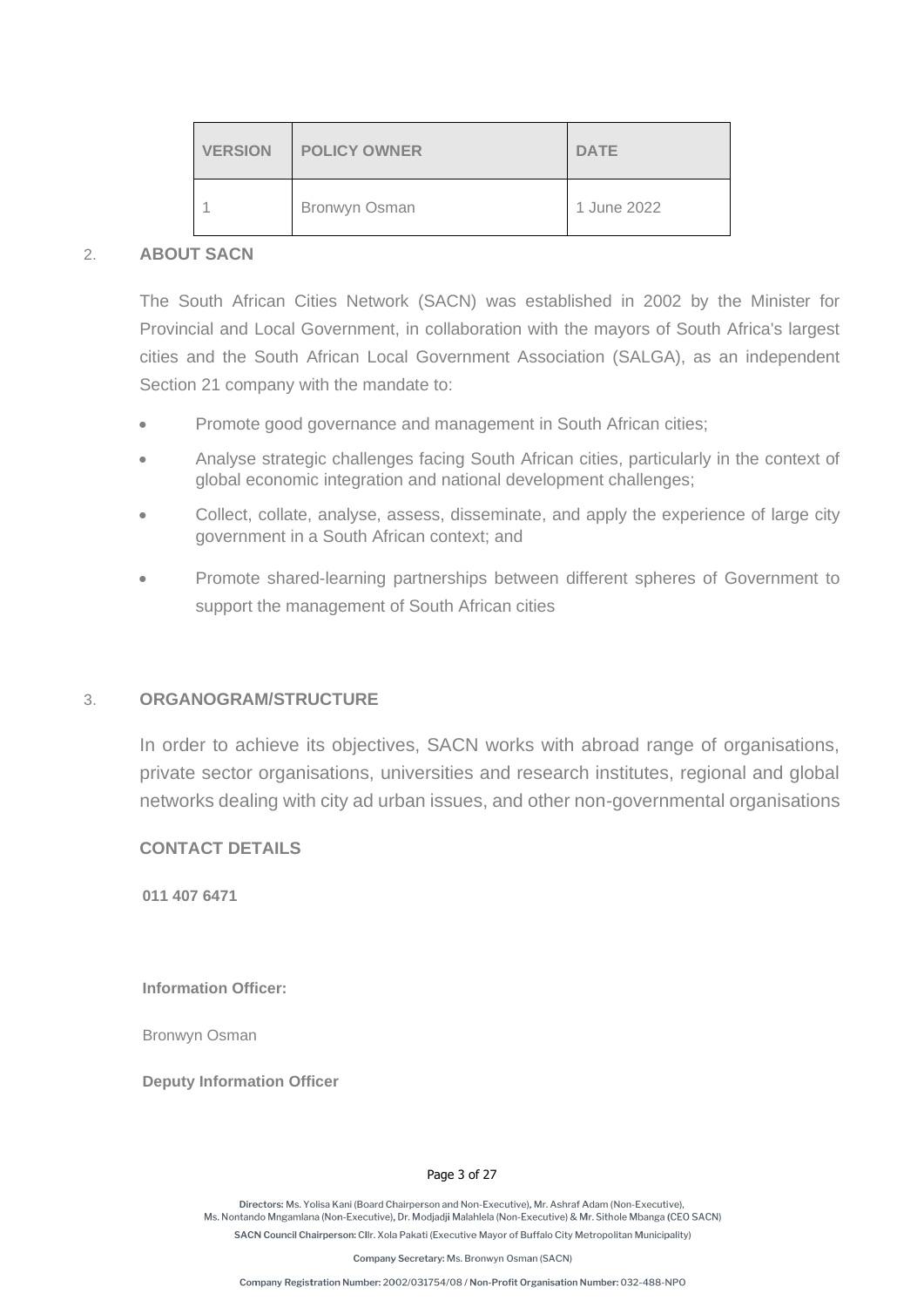Clement Mhlekwa

Makhosi Nxumalo

**Physical address**

Joburg Metro Building,158 Civic Boulevard, Johannesburg

**Postal address**

PO Box 32160, Braamfontein, 2017

#### 4. **INFORMATION REGULATOR'S GUIDE**

An official Guide has been compiled which contains information to assist a person wishing to exercise a right of access to information in terms of PAIA and POPIA. This Guide is made available by the Information Regulator (established in terms of POPIA). Copies of the updated Guide are available from Information Regulator in the manner prescribed. Any enquiries regarding the Guide should be directed to:

| <b>Postal Address:</b>   | 33 Hoofd Street                            |
|--------------------------|--------------------------------------------|
|                          | Forum III, 3 <sup>rd</sup> Floor Braampark |
|                          | Braamfontein, Johannesburg                 |
| <b>Telephone Number:</b> | +27 (0) 10 023 5207                        |
| <b>E-mail Address:</b>   | inforeg@justice.gov.za                     |
| Website:                 | https://www.justice.gov.za/inforeg/        |

#### 5. **OBJECTIVES OF THIS MANUAL**

The objectives of this Manual are:

- to provide a list of all records held by the legal entity;
- to set out the requirements with regard to who may request information in terms of PAIA as well as the grounds on which a request may be denied;

#### Page 4 of 27

Directors: Ms. Yolisa Kani (Board Chairperson and Non-Executive). Mr. Ashraf Adam (Non-Executive). Ms. Nontando Mngamlana (Non-Executive), Dr. Modjadji Malahlela (Non-Executive) & Mr. Sithole Mbanga (CEO SACN) SACN Council Chairperson: Cllr. Xola Pakati (Executive Mayor of Buffalo City Metropolitan Municipality)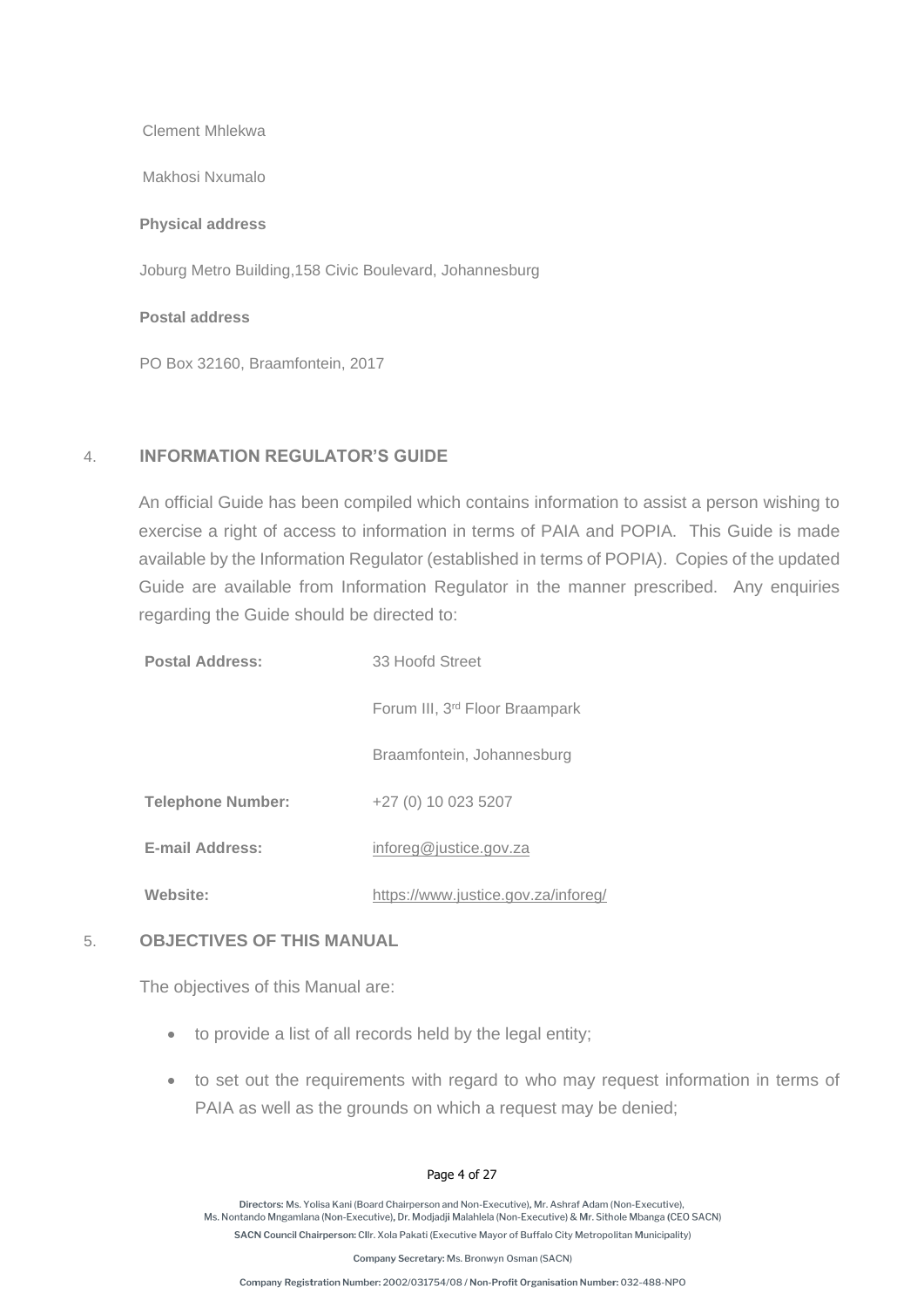- to define the manner and form in which a request for information must be submitted; and
- to comply with the additional requirements imposed by POPIA.

#### 6. **ENTRY POINT FOR REQUESTS**

PAIA provides that a person may only make a request for information, if the information is required for the exercise or protection of a legitimate right.

Information will therefore not be furnished unless a person provides sufficient particulars to enable SACN to identify the right that the requester is seeking to protect as well as an explanation as to why the requested information is required for the exercise or protection of that right. The exercise of an data subject's rights is subject to justifiable limitations, including the reasonable protection of privacy, commercial confidentiality and effective, efficient and good governance. PAIA and the request procedure contained in this Manual may not be used for access to a record for criminal or civil proceedings, nor should information be requested after the commencement of such proceedings.

The Information Officer has been delegated with the task of receiving and co-ordinating all requests for access to records in terms of PAIA, in order to ensure proper compliance with PAIA and POPIA.

The Information Officer will facilitate the liaison with the internal legal team on all of these requests.

All requests in terms of PAIA and this Manual must be addressed to the Information Officer using the details in paragraph 3 above.

#### 7. **RECORDS HELD BY SACN**

#### **Personnel Information:**

These records include employment contracts of all SACN employees, employment policies and remuneration details.

#### **Business records of SACN**:

These records include:

#### Page 5 of 27

Directors: Ms. Yolisa Kani (Board Chairnerson and Non-Executive), Mr. Ashraf Adam (Non-Executive) Ms. Nontando Mngamlana (Non-Executive), Dr. Modjadji Malahlela (Non-Executive) & Mr. Sithole Mbanga (CEO SACN) SACN Council Chairperson: Cllr. Xola Pakati (Executive Mayor of Buffalo City Metropolitan Municipality)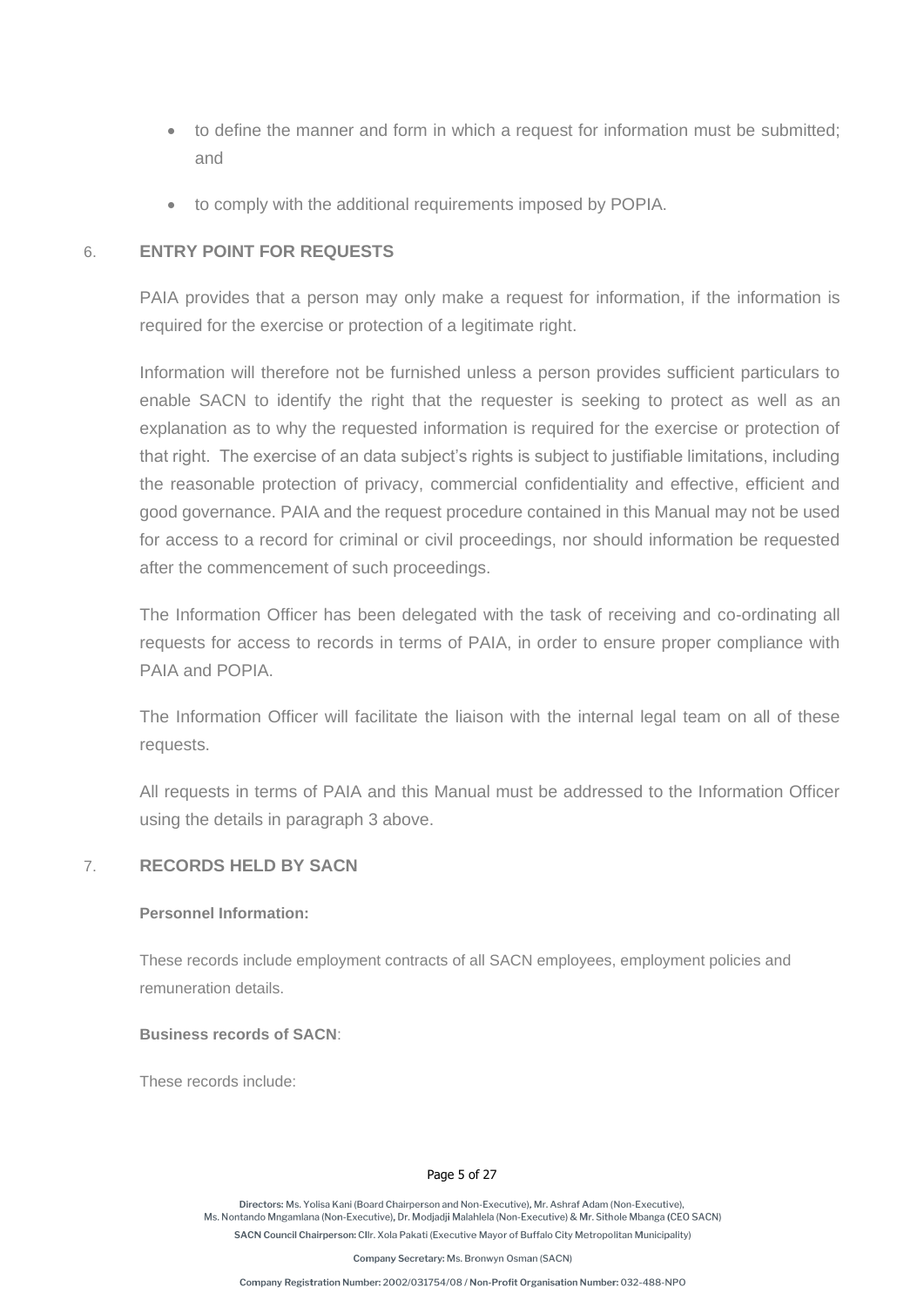- (a) Financial records
- (b) Minutes of meetings of the executive committee, departmental meetings and staff meetings.
- (c) Strategic plans and other operational policies
- (d) Annual reports and other statutory reports
- (e) Newsletters, press releases and other publications

### 8. **AUTOMATICALLY AVAILABLE INFORMATION**

Information that is obtainable via SACN's website about SACN is automatically available and need not be formally requested in terms of this Manual.

#### 9. **DISCLOSURES ON REQUEST**

| <b>Communications</b>  | Press releases                   |
|------------------------|----------------------------------|
| <b>Human resources</b> | <b>SACN Code of Ethics</b>       |
|                        | <b>Employment Equity reports</b> |
|                        | <b>HR Reports</b>                |
|                        | <b>Training Reports</b>          |
| <b>Financial</b>       | <b>Budgets</b>                   |
| management             |                                  |
|                        | Annual Performance Plans         |
|                        | <b>Financial statements</b>      |

#### 10. **INFORMATION AVAILABLE IN TERMS OF POPIA**

10.1. Categories of personal information collected by SACN

#### Page 6 of 27

Directors: Ms. Yolisa Kani (Board Chairperson and Non-Executive). Mr. Ashraf Adam (Non-Executive). Ms. Nontando Mngamlana (Non-Executive), Dr. Modjadji Malahlela (Non-Executive) & Mr. Sithole Mbanga (CEO SACN) SACN Council Chairperson: Cllr. Xola Pakati (Executive Mayor of Buffalo City Metropolitan Municipality)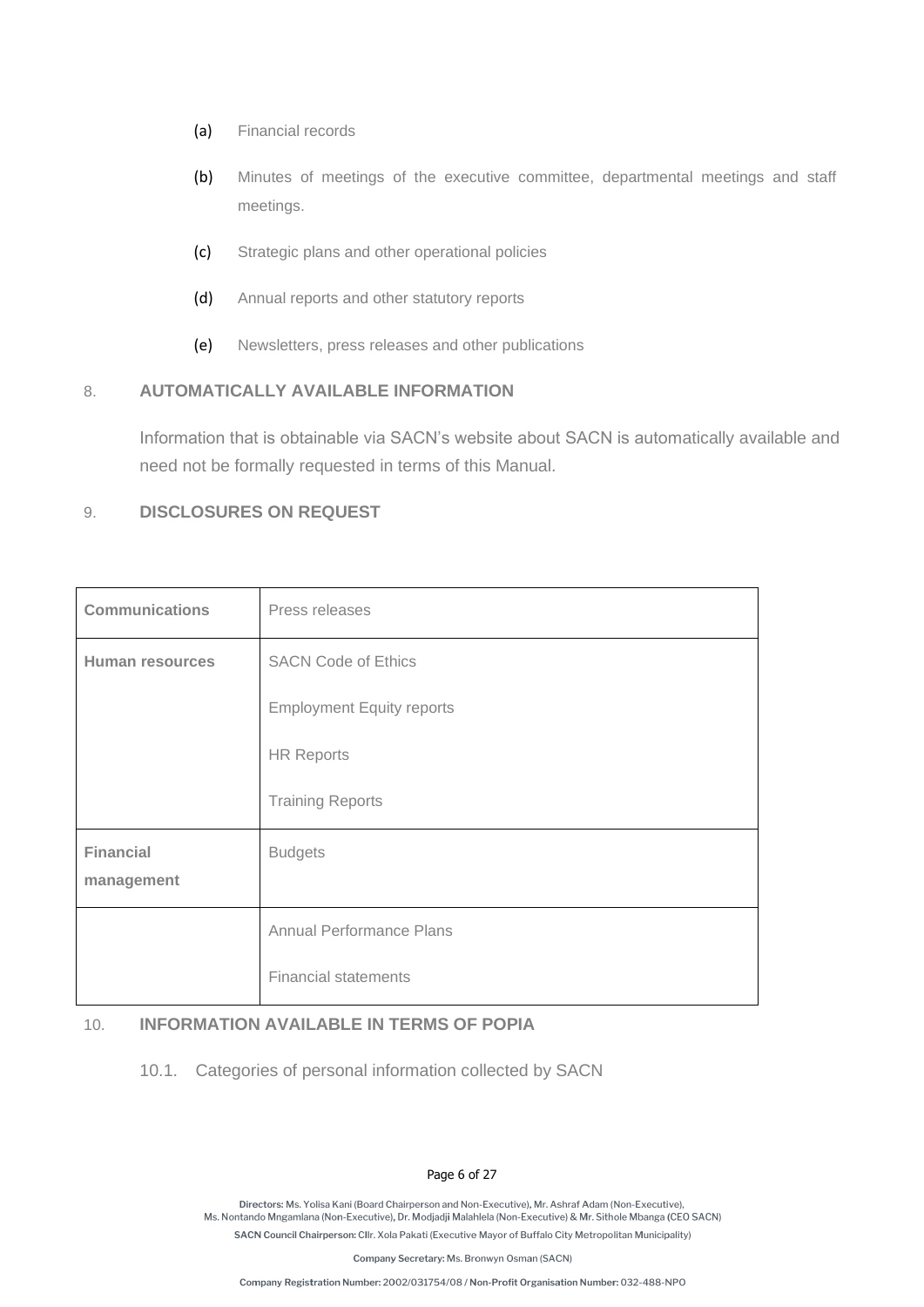SACN may collect information relating to an identifiable, living, natural person, and where it is applicable, an identifiable, existing juristic person, including, but not limited to-

- information relating to the race, gender, sex, pregnancy, marital status, national, ethnic or social origin, colour, sexual orientation, age, physical or mental health, well-being, disability, religion, conscience, belief, culture, language and birth of the person;
- information relating to the education or the medical, financial, criminal or employment history of the person;
- any identifying number, symbol, e-mail address, physical address, telephone number, location information, online identifier or other particular assignment to the person;
- the personal opinions, views or preferences of the person;
- correspondence sent by the person that is implicitly or explicitly of a private or confidential nature or further correspondence that would reveal the contents of the original correspondence;
- the views or opinions of another individual about the person.

#### 10.2. **The purpose of processing personal information**

In terms of POPIA, personal information must be processed for a specified purpose. The purpose for which personal information is processed by SACN will depend on the nature of the personal information and the particular data subject. This purpose is ordinarily disclosed, explicitly or implicitly, at the time the personal information is collected.

In general, personal information is processed for purposes of dealing with complaints under the CPA, procurement purposes, records management, security, employment and related matters.

#### 10.3. **A description of the categories of data subjects**

SACN holds information and records on the following categories of data subjects:

Employees / personnel of SACN;

#### Page 7 of 27

Directors: Ms. Yolisa Kani (Board Chairperson and Non-Executive). Mr. Ashraf Adam (Non-Executive). Ms. Nontando Mngamlana (Non-Executive), Dr. Modjadji Malahlela (Non-Executive) & Mr. Sithole Mbanga (CEO SACN) SACN Council Chairperson: Cllr. Xola Pakati (Executive Mayor of Buffalo City Metropolitan Municipality)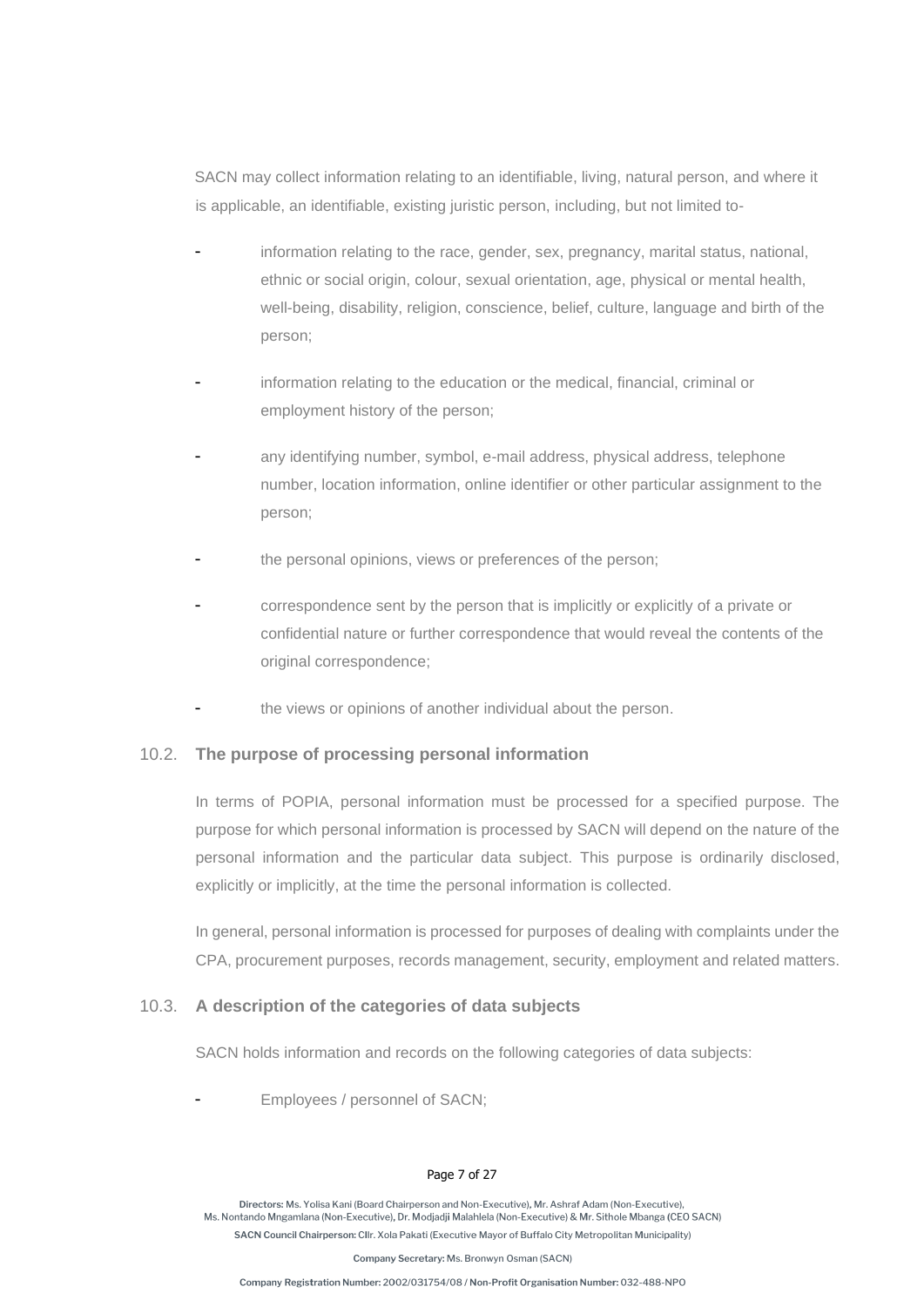- Any third party with whom SACN conducts business:
- Contractors of SACN:
- Suppliers of SACN.

(This list of categories of data subjects is non-exhaustive.)

# 10.4. **The recipients or categories of recipients to whom the personal information may be supplied**

Depending on the nature of the personal information, SACN may supply information or records to the following categories of recipients:

- Statutory oversight bodies, regulators or judicial commissions of enquiry making a request for personal information;
- Any court, administrative or judicial forum, arbitration, statutory commission, or ombudsman making a request for personal information or discovery in terms of the applicable rules;
- South African Revenue Services, or another similar authority;
- Anyone making a successful application for access in terms of PAIA or POPIA; and
- Subject to the provisions of POPIA and other relevant legislation, SACN may share information about a client's creditworthiness with any credit bureau or credit providers industry association or other association for an industry in which SACN operates.

#### 10.5. **Planned transborder flows of personal information**

If a data subject visits SACN's website from a country other than South Africa, the various communications will necessarily result in the transfer of information across international boundaries.

SACN may need to transfer a data subject's information to service providers in countries outside South Africa, in which case it will fully comply with applicable data protection legislation.

#### Page 8 of 27

Directors: Ms. Yolisa Kani (Board Chairperson and Non-Executive). Mr. Ashraf Adam (Non-Executive). Ms. Nontando Mngamlana (Non-Executive), Dr. Modjadji Malahlela (Non-Executive) & Mr. Sithole Mbanga (CEO SACN) SACN Council Chairperson: Cllr. Xola Pakati (Executive Mayor of Buffalo City Metropolitan Municipality)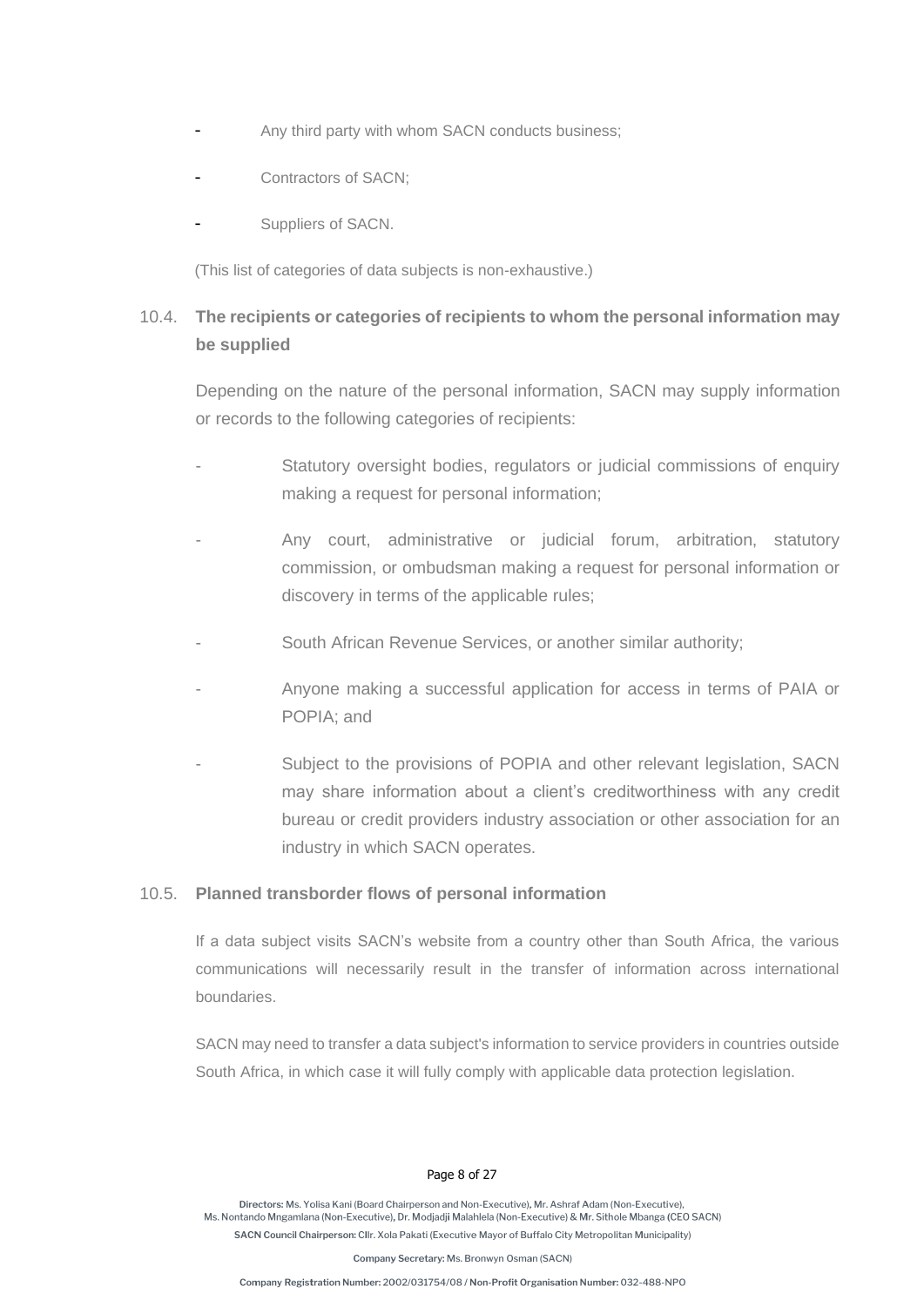These countries may not have data-protection laws which are similar to those of South Africa.

# 10.6. **A general description of information security measures to be implemented by SACN**

SACN takes extensive information security measures to ensure the confidentiality, integrity and availability of personal information in our possession. SACN takes appropriate technical and organisational measures designed to ensure that personal information remains confidential and secure against unauthorised or unlawful processing and against accidental loss, destruction or damage.

#### 11. **INFORMATION AVAILABLE IN TERMS OF OTHER LEGISLATION**

Information is available in terms of certain provisions of the following legislation to the persons or entities specified in such legislation:

- Basic Conditions of Employment Act 75 of 1997
- Consumer Protection Act 68 of 2008
- Close Corporations Act 69 of 1984
- Companies Act 61 of 1973
- Compensation for Occupational Injuries and Health Diseases Act 130 of 1993
- Employment Equity Act 55 of 1998
- Income Tax Act 58 of 1962
- Labour Relations Act 66 of 1995
- Occupational Health & Safety Act 85 of 1993
- Pension Funds Act 24 of 1956
- Skills Development Act 97 of 1998
- Skills Development Levies Act 9 of 1999
- Unemployment Contributions Act 4 of 2002

#### Page 9 of 27

Directors: Ms. Yolisa Kani (Board Chairperson and Non-Executive). Mr. Ashraf Adam (Non-Executive). Ms. Nontando Mngamlana (Non-Executive), Dr. Modjadji Malahlela (Non-Executive) & Mr. Sithole Mbanga (CEO SACN) SACN Council Chairperson: Cllr. Xola Pakati (Executive Mayor of Buffalo City Metropolitan Municipality)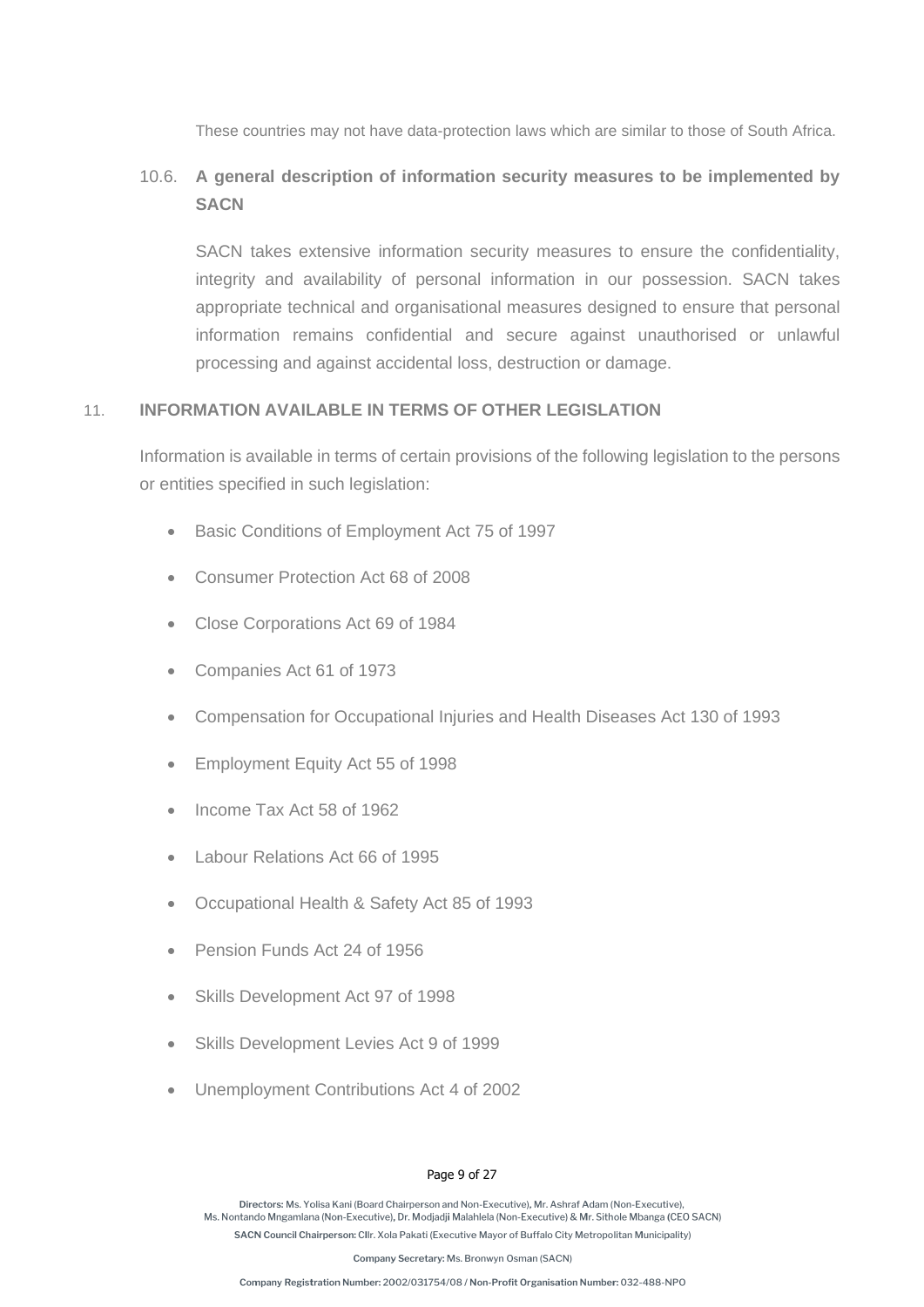- Unemployment Insurance Act 30 of 1966
- Value Added Tax Act 89 of 1991

## 12. **CATEGORIES OF RECORDS AVAILABLE UPON REQUEST**

SACN maintains records on the categories and subject matters listed below. Please note that recording a category or subject matter in this Manual does not imply that a request for access to such records would be granted. All requests for access will be evaluated on a case by case basis in accordance with the provisions of PAIA.

Please note further that many of the records held by SACN are those of third parties, such as clients and employees, and SACN takes the protection of third party confidential information very seriously. For further information on the grounds of refusal of access to a record please see paragraph [13.5](#page-13-0) below. Requests for access to these records will be considered very carefully. Please ensure that requests for such records are carefully motivated.

| Category of records                    |           | <b>Records</b>                        |
|----------------------------------------|-----------|---------------------------------------|
| Internal records                       | $\bullet$ | Memoranda and Articles of Association |
| The records listed pertain to SACN own | $\bullet$ | <b>Financial records</b>              |
| affairs                                | $\bullet$ | Operational records                   |
|                                        | $\bullet$ | Intellectual property                 |
|                                        | $\bullet$ | Marketing records;                    |
|                                        | $\bullet$ | Internal correspondence;              |
|                                        | $\bullet$ | Service records;                      |
|                                        | $\bullet$ | Statutory records;                    |
|                                        | $\bullet$ | Internal policies and procedures;     |
|                                        | $\bullet$ | Minutes of meetings;                  |
|                                        |           |                                       |

#### Page 10 of 27

Directors: Ms. Yolisa Kani (Board Chairperson and Non-Executive). Mr. Ashraf Adam (Non-Executive). Ms. Nontando Mngamlana (Non-Executive), Dr. Modjadji Malahlela (Non-Executive) & Mr. Sithole Mbanga (CEO SACN) SACN Council Chairperson: Cllr. Xola Pakati (Executive Mayor of Buffalo City Metropolitan Municipality)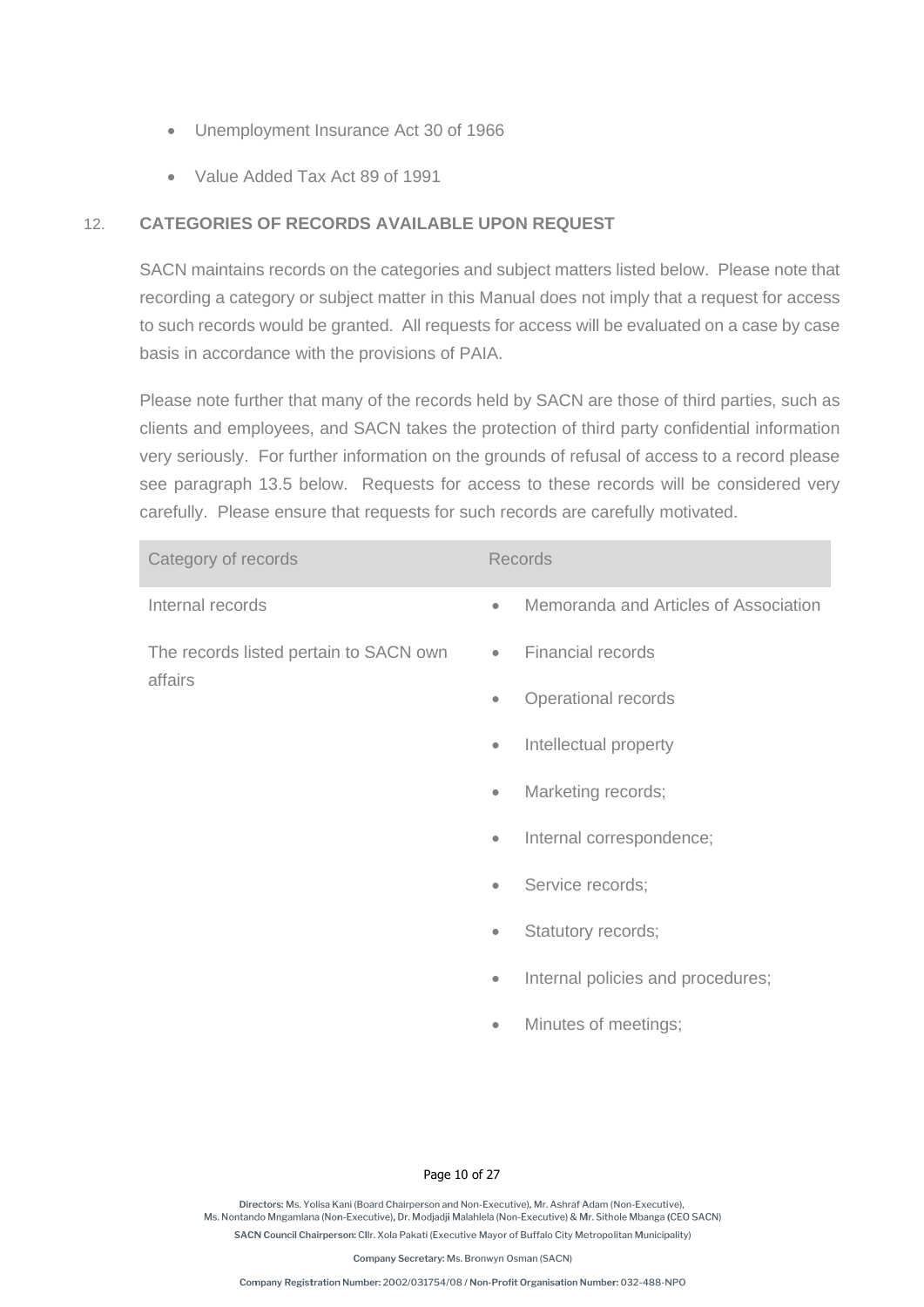#### Category of records **Records** Records

#### Personnel records

For the purposes of this section, "personnel" means any person who works for or provides services to or on behalf of SACN and receives or is entitled to receive any remuneration and any other person who assists in carrying out or conducting the business of SACN. This includes partners, directors, all permanent, temporary and part-time staff as well as consultants and contract workers.

#### Other third party records

Records are kept in respect of other parties, including without limitation joint ventures and consortia to which SACN is a party, contractors and sub-contractors, suppliers, service providers, and providers of information regarding general market conditions. In addition, such other parties may possess records which can be said to belong to SACN.

- Any personal records provided to us by our personnel;
- Any records a third party has provided to us about any of their personnel;
- Conditions of employment and other personnel-related contractual and quasi legal records;
- Employment policies and procedures;
- Internal evaluation and disciplinary records; and
- Other internal records and correspondence.
- Client-related records Contracts with the client and between the client and other persons;
	- Personnel, client, or SACN records which are held by another party as opposed to being held by SACN; and
	- Records held by SACN pertaining to other parties, including financial records, correspondence, contractual records, records provided by the other party, and records third parties have provided about the contractors or suppliers.
- Other records  **Information relating to SACN**; and

#### Page 11 of 27

Directors: Ms. Yolisa Kani (Board Chairnerson and Non-Executive), Mr. Ashraf Adam (Non-Executive) Ms. Nontando Mngamlana (Non-Executive), Dr. Modjadji Malahlela (Non-Executive) & Mr. Sithole Mbanga (CEO SACN) SACN Council Chairperson: Cllr. Xola Pakati (Executive Mayor of Buffalo City Metropolitan Municipality)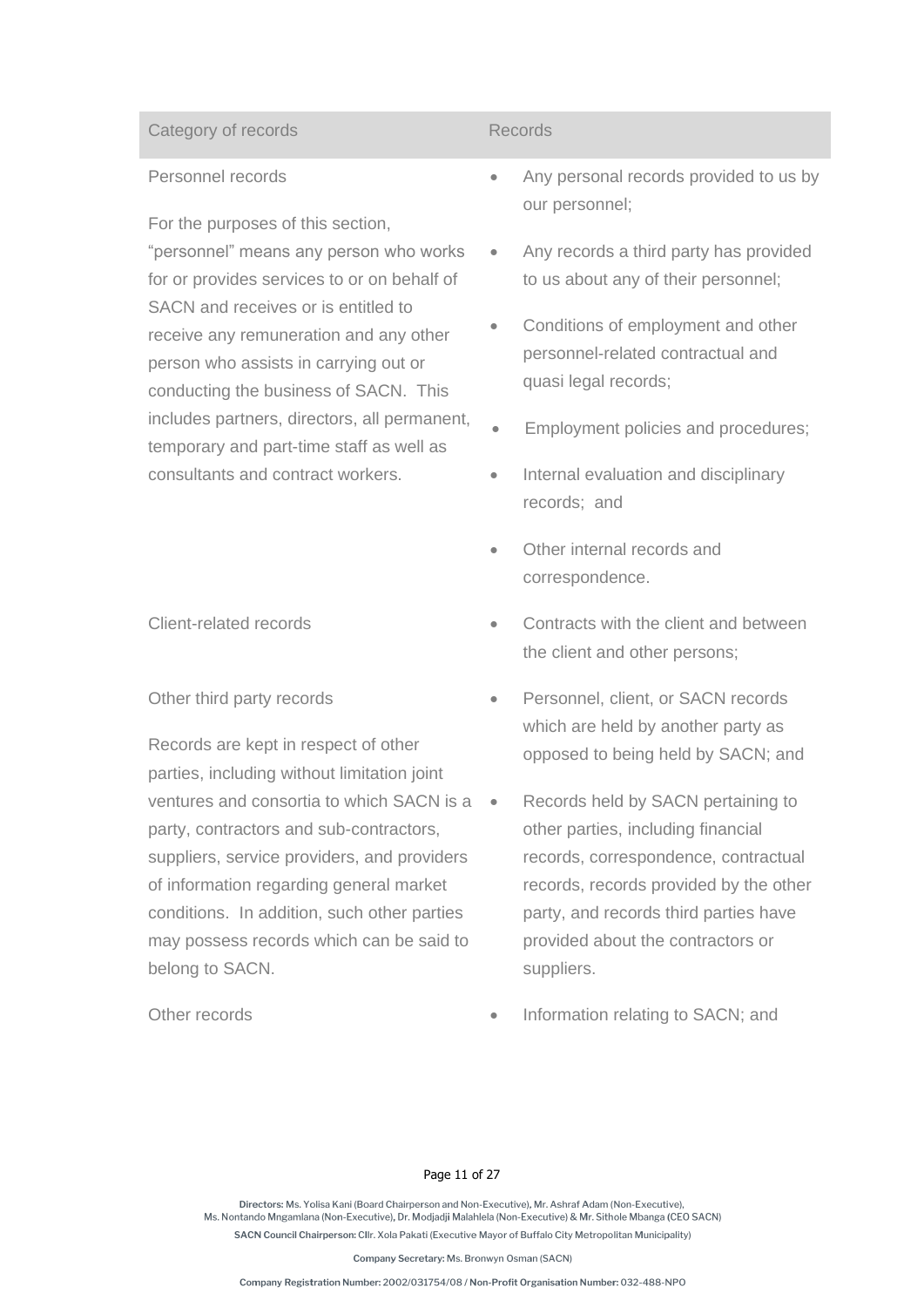Category of records **Records** Records

• Research information belonging to SACN or carried out on behalf of a third party.

#### 13. **REQUEST PROCEDURE**

#### 13.1. **Completion of the prescribed form**

Any request for access to a record from a public body in terms of PAIA must substantially correspond with the form included in Appendix A hereto.

A request for access to information which does not comply with the formalities as prescribed by PAIA will be returned to you.

POPIA provides that a data subject may, upon proof of identity, request SACN to confirm, free of charge, all the information it holds about the data subject and may request access to such information, including information about the identity of third parties who have or have had access to such information.

POPIA also provides that where the data subject is required to pay a fee for services provided to him/her, SACN must provide the data subject with a written estimate of the payable amount before providing the service and may require that the data subject pays a deposit for all or part of the fee.

Grounds for refusal of the data subject's request are set out in PAIA and are discussed below.

POPIA provides that a data subject may object, at any time, to the processing of personal information by SACN, on reasonable grounds relating to his/her particular situation, unless legislation provides for such processing. The data subject must complete the prescribed form attached hereto as Appendix C and submit it to the Information Officer at the postal or physical address, facsimile number or electronic mail address set out above.

#### Page 12 of 27

Directors: Ms. Yolisa Kani (Board Chairnerson and Non-Executive), Mr. Ashraf Adam (Non-Executive) Ms. Nontando Mngamlana (Non-Executive), Dr. Modjadji Malahlela (Non-Executive) & Mr. Sithole Mbanga (CEO SACN) SACN Council Chairperson: Cllr. Xola Pakati (Executive Mayor of Buffalo City Metropolitan Municipality)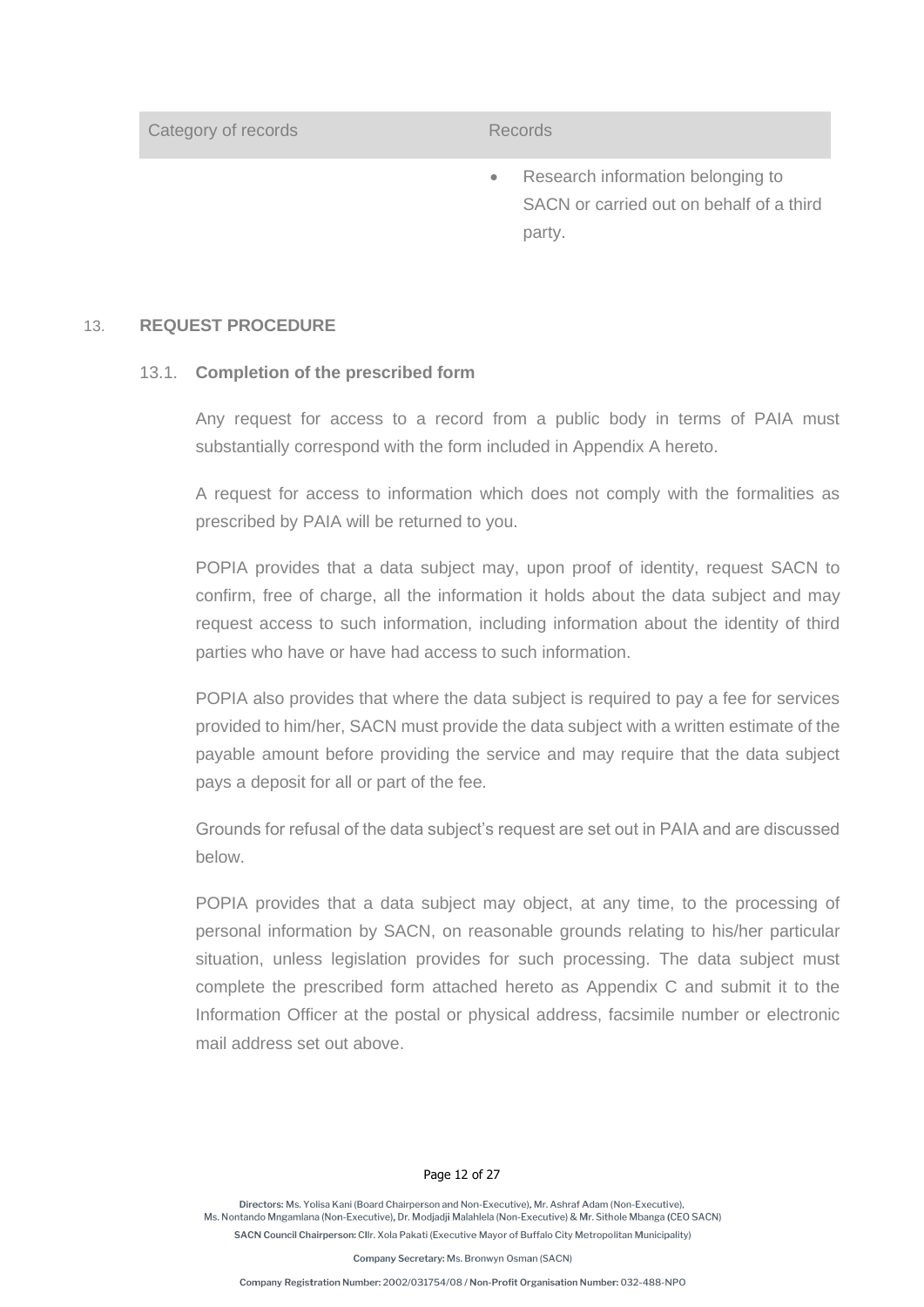A data subject may also request SACN to correct or delete personal information about the data subject in its possession or under its control that is inaccurate, irrelevant, excessive, out of date, incomplete, misleading or obtained unlawfully; or destroy or delete a record of personal information about the data subject that SACN is no longer authorised to retain records in terms of POPIA's retention and restriction of records provisions.

A data subject that wishes to request a correction or deletion of personal information or the destruction or deletion of a record of personal information must submit a request to the Information Officer at the postal or physical address, facsimile number or electronic mail address set out above on the form attached hereto as Appendix D.

#### 13.2. **Proof of identity**

Proof of identity is required to authenticate your identity and the request. You will, in addition to this prescribed form, be required to submit acceptable proof of identity such as a certified copy of your identity document or other legal forms of identity.

#### 13.3. **Payment of the prescribed fees**

There are two categories of fees which are payable:

- **The request fee:** R50
- **The access fee:** This is calculated by taking into account reproduction costs, search and preparation costs, as well as postal costs. These fees are set out in Appendix B.

Section 54 of PAIA entitles SACN to levy a charge or to request a fee to enable it to recover the cost of processing a request and providing access to records. The fees that may be charged are set out in Regulation 9(2)(c) promulgated under PAIA.

Where a decision to grant a request has been taken, the record will not be disclosed until the necessary fees have been paid in full.

#### 13.4. **Timelines for consideration of a request for access**

#### Page 13 of 27

Directors: Ms. Yolisa Kani (Board Chairperson and Non-Executive), Mr. Ashraf Adam (Non-Executive) Ms. Nontando Mngamlana (Non-Executive), Dr. Modjadji Malahlela (Non-Executive) & Mr. Sithole Mbanga (CEO SACN) SACN Council Chairperson: Cllr. Xola Pakati (Executive Mayor of Buffalo City Metropolitan Municipality)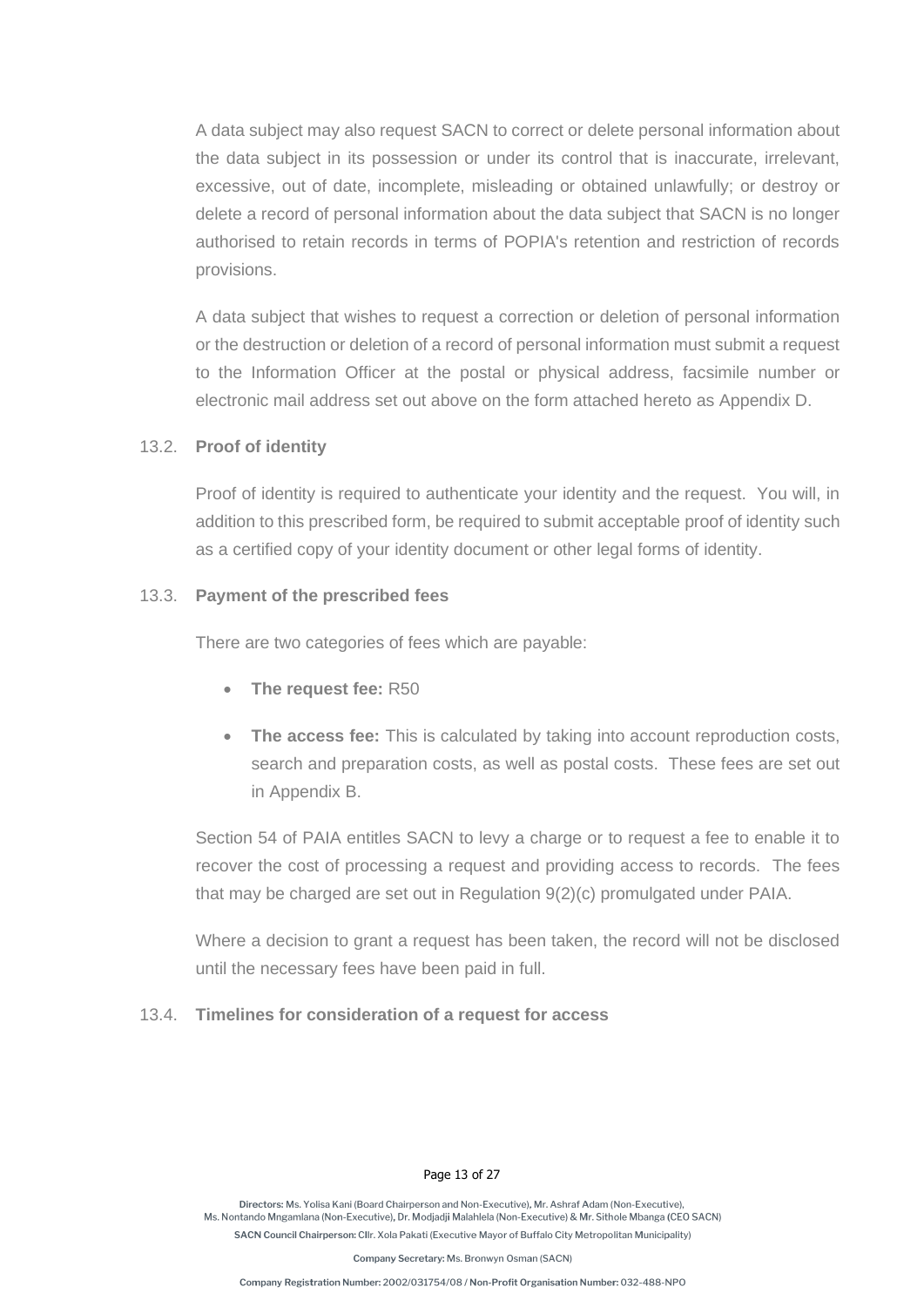Requests will be processed within 30 (thirty) days, unless the request contains considerations that are of such a nature that an extension of the time limit is needed.

Should an extension be required, you will be notified, together with reasons explaining why the extension is necessary.

#### <span id="page-13-0"></span>13.5. **Grounds for refusal of access and protection of information**

There are various grounds upon which a request for access to a record may be refused. These grounds include:

- the protection of personal information of a third person (who is a natural person) from unreasonable disclosure;
- the protection of commercial information of a third party (for example: trade secrets: financial, commercial, scientific or technical information that may harm the commercial or financial interests of a third party);
- if disclosure would result in the breach of a duty of confidence owed to a third party;
- if disclosure would jeopardise the safety of an individual or prejudice or impair certain property rights of a third person;
- if the record was produced during legal proceedings, unless that legal privilege has been waived;
- if the record contains trade secrets, financial or sensitive information or any information that would put SACN (at a disadvantage in negotiations or prejudice it in commercial competition); and/or
- if the record contains information about research being carried out or about to be carried out on behalf of a third party or by SACN.

Section 70 PAIA contains an overriding provision. Disclosure of a record is compulsory if it would reveal (i) a substantial contravention of, or failure to comply with the law; or (ii) there is an imminent and serious public safety or environmental risk; and (iii) the public interest in the disclosure of the record in question clearly outweighs the harm contemplated by its disclosure.

If the request for access to information affects a third party, then such third party must first be informed within 21 (twenty one) days of receipt of the request. The third party would then have a further 21 (twenty one) days to make representations and/or submissions regarding the granting of access to the record.

#### Page 14 of 27

Directors: Ms. Yolisa Kani (Board Chairnerson and Non-Executive), Mr. Ashraf Adam (Non-Executive) Ms. Nontando Mngamlana (Non-Executive), Dr. Modjadji Malahlela (Non-Executive) & Mr. Sithole Mbanga (CEO SACN) SACN Council Chairperson: Cllr. Xola Pakati (Executive Mayor of Buffalo City Metropolitan Municipality)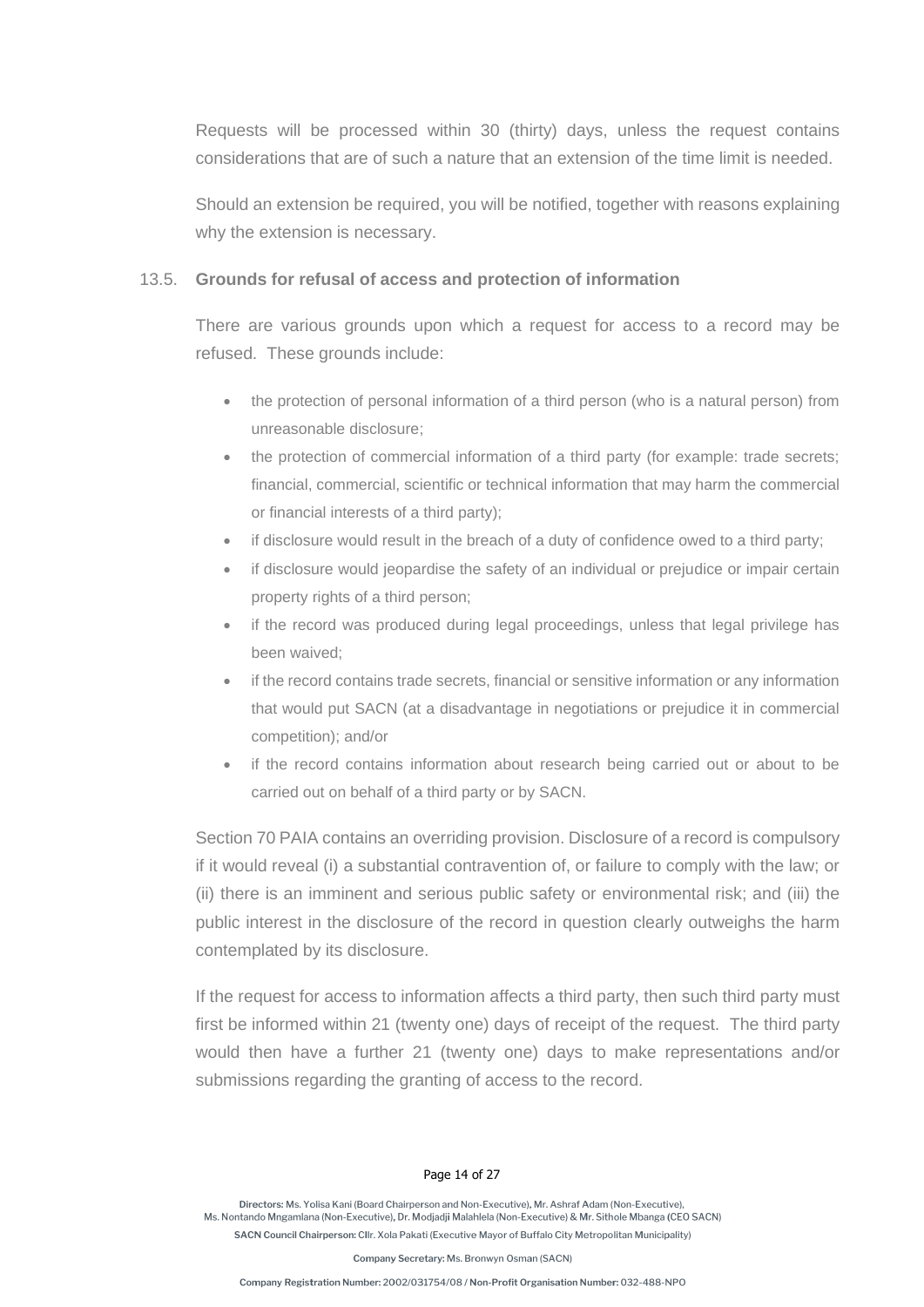#### 14. **REMEDIES AVAILABLE TO A REQUESTER ON REFUSAL OF ACCESS**

If the Information Officer decides to grant you access to the particular record, such access must be granted within 30 (thirty) days of being informed of the decision.

There is no internal appeal procedure that may be followed after a request to access information has been refused. The decision made by the Information Officer is final. In the event that you are not satisfied with the outcome of the request, you are entitled to apply to the Information Regulator or a court of competent jurisdiction to take the matter further.

Where a third party is affected by the request for access and the Information Officer has decided to grant you access to the record, the third party has 30 (thirty) days in which to appeal the decision in a court of competent jurisdiction. If no appeal has been lodged by the third party within 30 (thirty) days, you must be granted access to the record.

#### 15. **AVAILABILITY OF THIS MANUAL**

Copies of this Manual are available for inspection, free of charge, at the offices of SACN**.** 

Page 15 of 27

Directors: Ms. Yolisa Kani (Board Chairperson and Non-Executive). Mr. Ashraf Adam (Non-Executive). Ms. Nontando Mngamlana (Non-Executive), Dr. Modjadji Malahlela (Non-Executive) & Mr. Sithole Mbanga (CEO SACN) SACN Council Chairperson: Cllr. Xola Pakati (Executive Mayor of Buffalo City Metropolitan Municipality)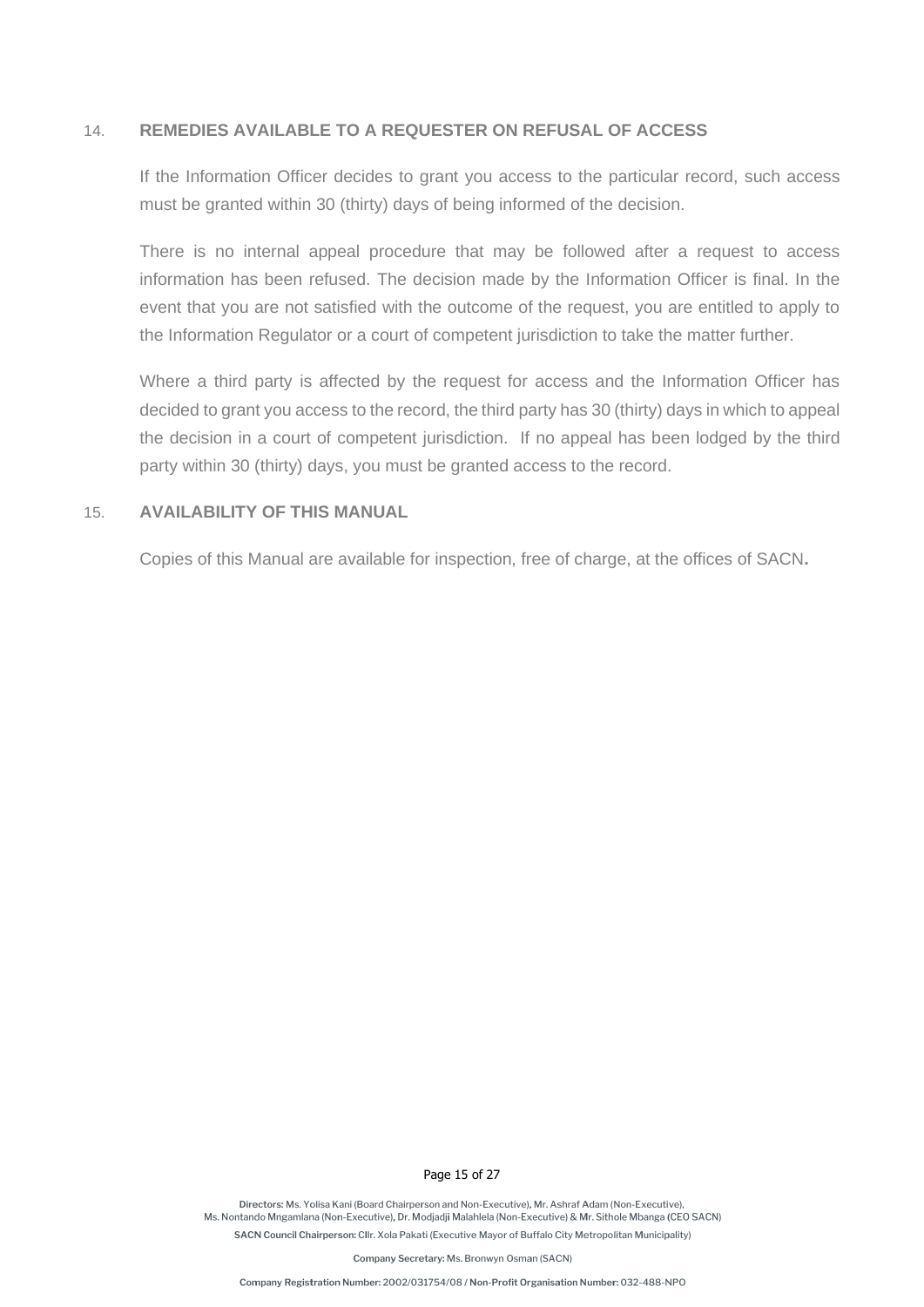**Appendix A –**



**J752** 

#### **REPUBLIC OF SOUTH AFRICA**

#### **FORM C**

#### **REQUEST FOR ACCESS TO RECORD OF PRIVATE BODY**

**(Section 53(1) of the Promotion of Access to Information Act, 2000 (Act No. 2 of 2000))** 

**[Regulation 10]** 

**A. Particulars of private body** 

The Head:

# 1 **B. Particulars of person requesting access to the record**

(a) The particulars of the person who requests access to the record must be given below.

(b) The address and/or fax number in the Republic to which the information is to be sent must be given. (c) Proof of the capacity in which the request is made, if applicable, must be attached.

#### Page 16 of 27

Directors: Ms. Yolisa Kani (Board Chairperson and Non-Executive). Mr. Ashraf Adam (Non-Executive). Ms. Nontando Mngamlana (Non-Executive), Dr. Modjadji Malahlela (Non-Executive) & Mr. Sithole Mbanga (CEO SACN) SACN Council Chairperson: Cllr. Xola Pakati (Executive Mayor of Buffalo City Metropolitan Municipality)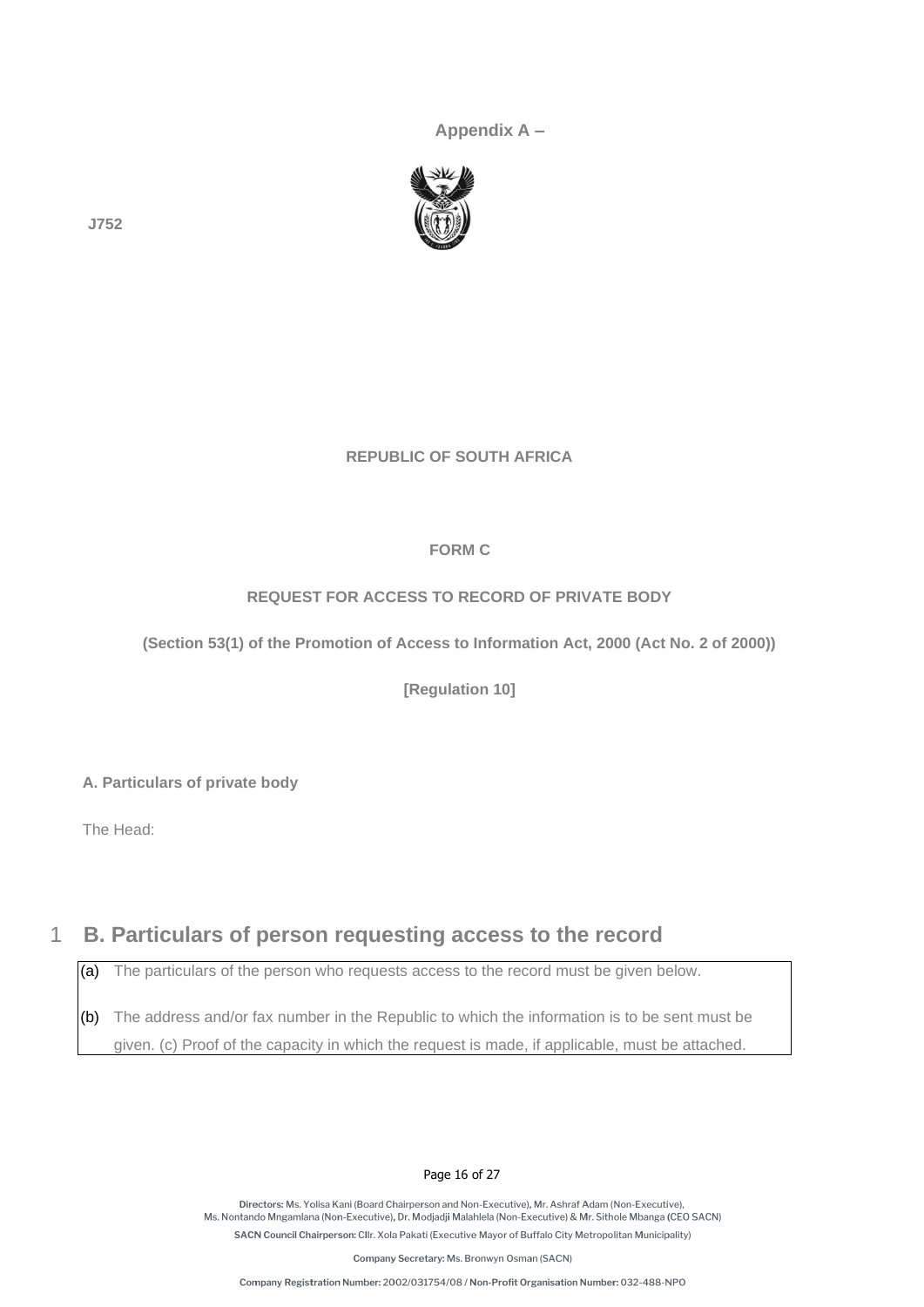Capacity in which request is made, when made on behalf of another person:

# 2 **C. Particulars of person on whose behalf request is made**

This section must be completed ONLY if a request for information is made on behalf of another person.

Full names and surname:

| Identity number: |  |  |  |  |  |  |  |
|------------------|--|--|--|--|--|--|--|
|                  |  |  |  |  |  |  |  |

# 3 **D. Particulars of record**

(a) Provide full particulars of the record to which access is requested, including the reference number if that is known to you, to enable the record to be located.

(b) If the provided space is inadequate, please continue on a separate folio and attach it to this form. The requester must sign all the additional folios.

1. Description of record or relevant part of the record:

#### Page 17 of 27

Directors: Ms. Yolisa Kani (Board Chairperson and Non-Executive), Mr. Ashraf Adam (Non-Executive) Ms. Nontando Mngamlana (Non-Executive), Dr. Modjadji Malahlela (Non-Executive) & Mr. Sithole Mbanga (CEO SACN) SACN Council Chairperson: Cllr. Xola Pakati (Executive Mayor of Buffalo City Metropolitan Municipality)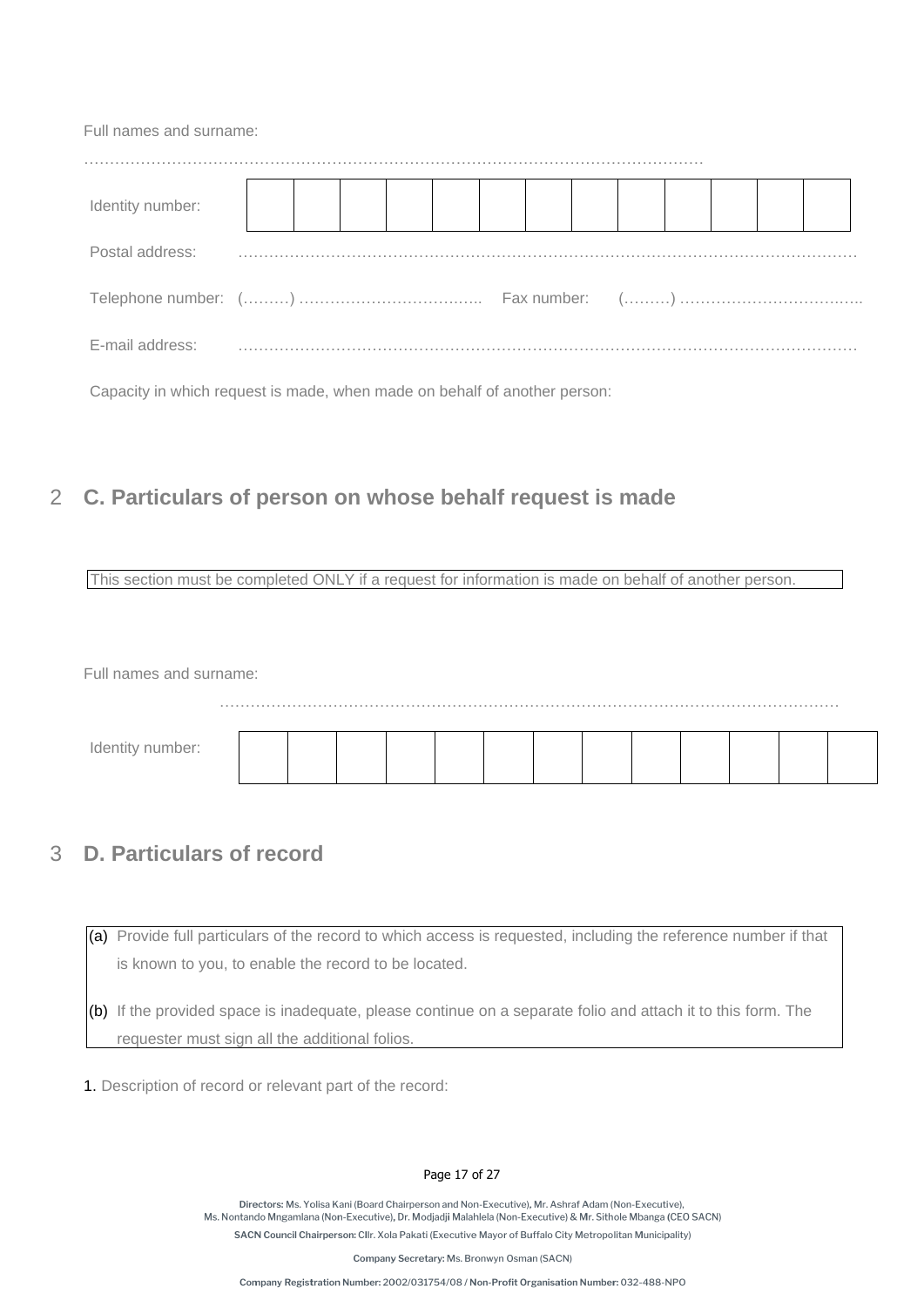| .                                  |
|------------------------------------|
|                                    |
| .                                  |
|                                    |
| .                                  |
|                                    |
| .                                  |
| Reference number, if available:    |
| .                                  |
| .                                  |
|                                    |
| .                                  |
|                                    |
| .                                  |
|                                    |
| .                                  |
| Any further particulars of record: |
|                                    |
| .                                  |
|                                    |
| .<br>.                             |
|                                    |
| .<br>.                             |
|                                    |
|                                    |
| .                                  |

 $2.$ 

 $3.$ 

#### Page 18 of 27

.<br>Directors: Ms. Yolisa Kani (Board Chairperson and Non-Executive), Mr. Ashraf Adam (Non-Executive),<br>Ms. Nontando Mngamlana (Non-Executive), Dr. Modjadji Malahlela (Non-Executive) & Mr. Sithole Mbanga (CEO SACN) SACN Council Chairperson: Cllr. Xola Pakati (Executive Mayor of Buffalo City Metropolitan Municipality)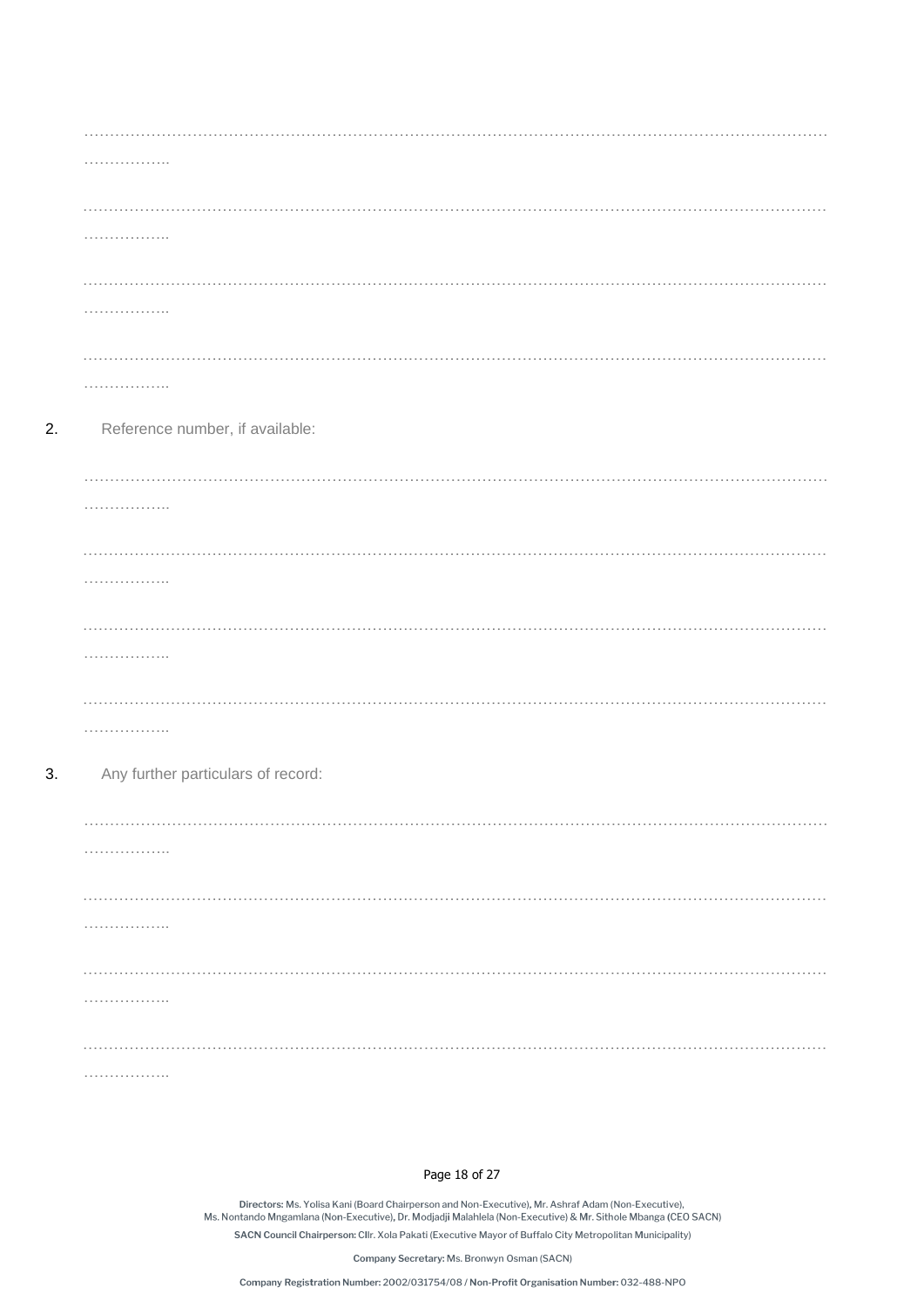## 4 **E. Fees**

(a) A request for access to a record, other than a record containing personal information about yourself, will be processed only after a request fee has been paid. (b) You will be notified of the amount required to be paid as the request fee. (c) The fee payable for access to a record depends on the form in which access is required and the reasonable time required to search for and prepare a record. (d) If you qualify for exemption of the payment of any fee, please state the reason for exemption.

Reason for exemption from payment of fees:

……………………………………………………………………………………………………………………………… ……………………………………………………………………………………………………………………………… ……………………………………………………………………………………………………………………………… ………………………………………………………………………………………………………………………………

# 5 **F. Form of access to record**

If you are prevented by a disability to read, view or listen to the record in the form of access provided for in 1 to 4 below, state your disability and indicate in which form the record is required.

| Disability:                         | Form in which record is required: |
|-------------------------------------|-----------------------------------|
| Mark the appropriate box with an X. |                                   |
| NOTES:                              |                                   |

#### Page 19 of 27

Directors: Ms. Yolisa Kani (Board Chairperson and Non-Executive). Mr. Ashraf Adam (Non-Executive). Ms. Nontando Mngamlana (Non-Executive), Dr. Modjadji Malahlela (Non-Executive) & Mr. Sithole Mbanga (CEO SACN) SACN Council Chairperson: Cllr. Xola Pakati (Executive Mayor of Buffalo City Metropolitan Municipality)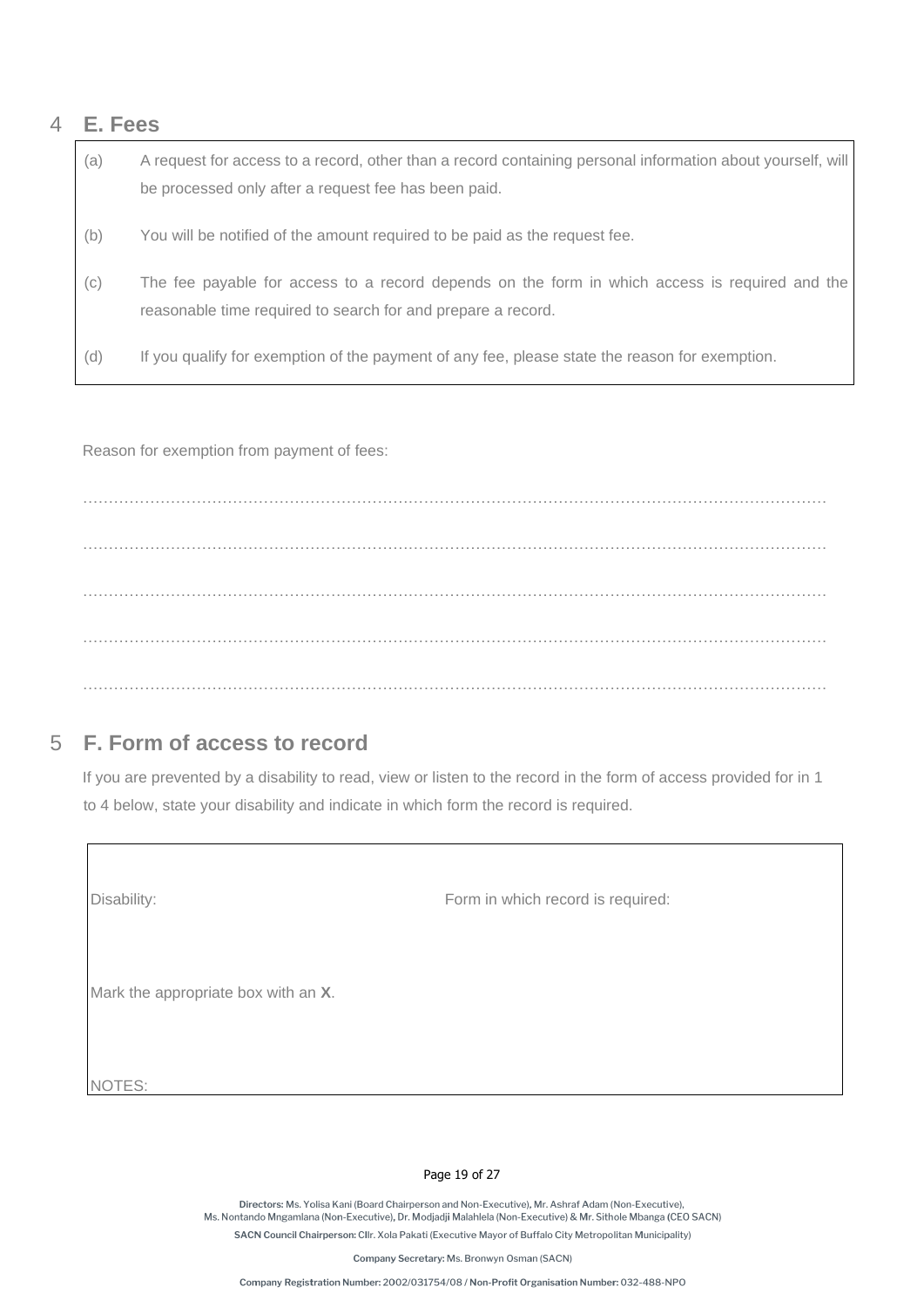(a) Compliance with your request for access in the specified form may depend on the form in which the record is available.

(b) Access in the form requested may be refused in certain circumstances. In such a case you will be informed if access will be granted in another form.

(c) The fee payable for access to the record, if any, will be determined partly by the form in which access is requested.

| 1. If the record is in written or printed form:                                |                                                                                          |  |                                                                                            |  |                                                         |  |
|--------------------------------------------------------------------------------|------------------------------------------------------------------------------------------|--|--------------------------------------------------------------------------------------------|--|---------------------------------------------------------|--|
|                                                                                | copy of record*                                                                          |  | inspection of record                                                                       |  |                                                         |  |
|                                                                                | 2. If record consists of visual images -                                                 |  |                                                                                            |  |                                                         |  |
| $etc.$ ):                                                                      |                                                                                          |  | (this includes photographs, slides, video recordings, computer-generated images, sketches, |  |                                                         |  |
|                                                                                | view the images                                                                          |  | copy of the images*                                                                        |  | transcription<br>of the<br>images*                      |  |
|                                                                                | 3. If record consists of recorded words or information which can be reproduced in sound: |  |                                                                                            |  |                                                         |  |
|                                                                                | listen to the soundtrack<br>(audio cassette)                                             |  | transcription of soundtrack*<br>(written or printed document)                              |  |                                                         |  |
| 4. If record is held on computer or in an electronic or machine-readable form: |                                                                                          |  |                                                                                            |  |                                                         |  |
|                                                                                | printed copy of record*                                                                  |  | printed copy of information<br>derived from the record*                                    |  | in<br>copy<br>computer<br>readable<br>form <sup>*</sup> |  |

#### Page 20 of 27

Directors: Ms. Yolisa Kani (Board Chairperson and Non-Executive). Mr. Ashraf Adam (Non-Executive). Ms. Nontando Mngamlana (Non-Executive), Dr. Modjadji Malahlela (Non-Executive) & Mr. Sithole Mbanga (CEO SACN) SACN Council Chairperson: Cllr. Xola Pakati (Executive Mayor of Buffalo City Metropolitan Municipality)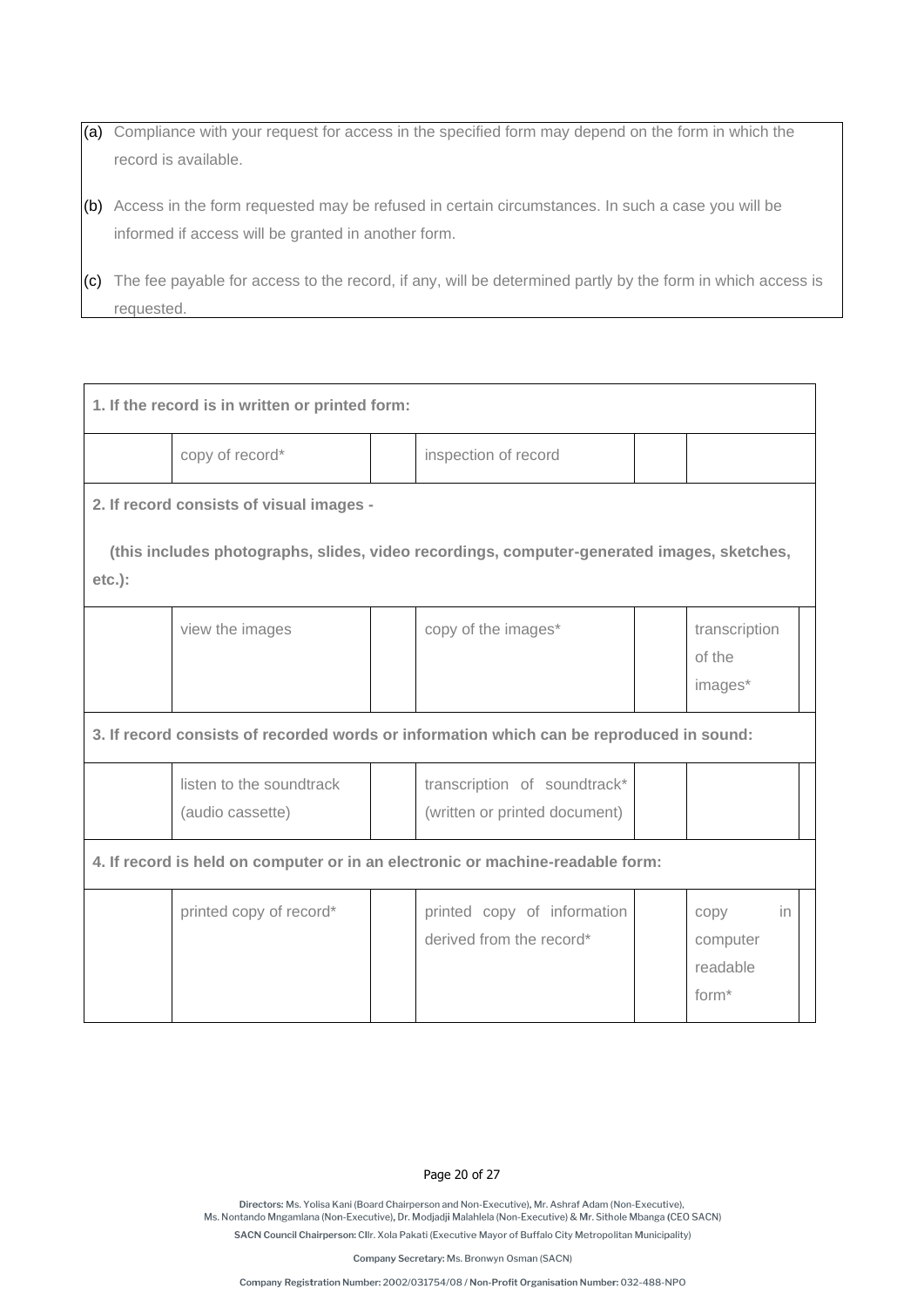| *If you requested a copy or transcription of a record (above), do you wish the copy or | <b>YES</b> | N() |
|----------------------------------------------------------------------------------------|------------|-----|
| transcription to be posted to you?                                                     |            |     |
| Postage is payable.                                                                    |            |     |

# 6 **G. Particulars of right to be exercised or protected**

If the provided space is inadequate, please continue on a separate folio and attach it to this form. **The requester must sign all the additional folios.** 

1. Indicate which right is to be exercised or protected:

……………………………………………………………………………………………………………………………… ………………………………………………………………………………………………………………………………

2. Explain why the record requested is required for the exercise or protection of the aforementioned right:

……………………………………………………………………………………………………………………………… ………………………………………………………………………………………………………………………………

# 7 **H. Notice of decision regarding request for access**

You will be notified in writing whether your request has been approved / denied. If you wish to be informed in another manner, please specify the manner and provide the necessary particulars to enable compliance with your request.

How would you prefer to be informed of the decision regarding your request for access to the record?

………………………………………………………………………………………………………………………………

Signed at ……………………………………………. this day………… of ………………………………year ……….

SIGNATURE OF REQUESTER /

PERSON ON WHOSE BEHALF REQUEST IS MADE

#### Page 21 of 27

Directors: Ms. Yolisa Kani (Board Chairperson and Non-Executive). Mr. Ashraf Adam (Non-Executive). Ms. Nontando Mngamlana (Non-Executive), Dr. Modjadji Malahlela (Non-Executive) & Mr. Sithole Mbanga (CEO SACN) SACN Council Chairperson: Cllr. Xola Pakati (Executive Mayor of Buffalo City Metropolitan Municipality)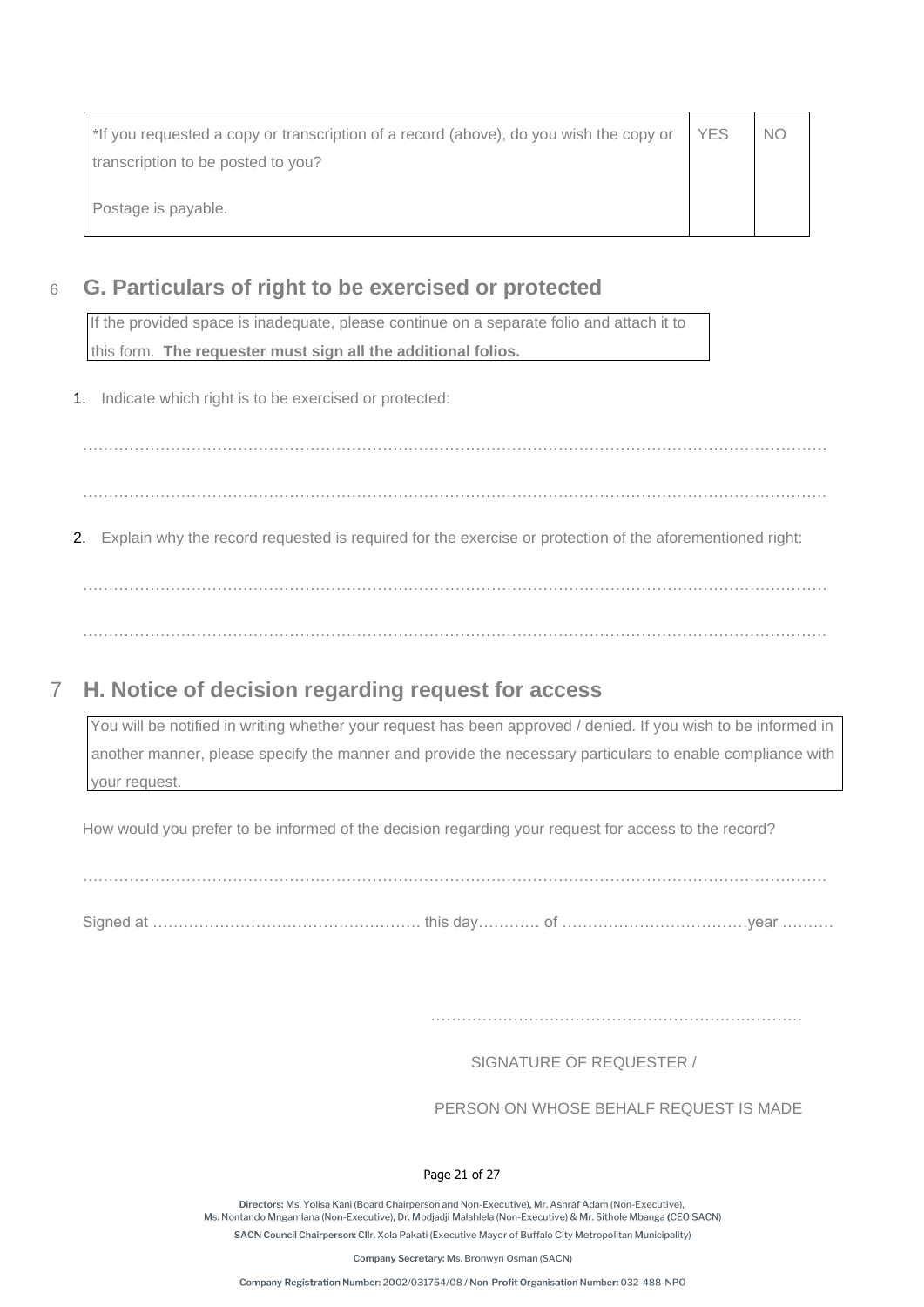#### **Appendix B - FEES IN RESPECT OF PRIVATE BODIES**

- 1. The "request fee" payable by a requester, other than a personal requester, referred to in section 54(1) of the Act, is R50
- 1. The "fees for reproduction" referred to in section 52(3) and "access fees" payable by a requester referred to in section 54(7), unless exempted under section 54(8) of the Act, are as follows:
	- (a) for every photocopy of an A4-size page or part thereof R1 R10
	- (b) for every printed copy of an A4-size page or part thereof held on a computer or in electronic or machine-readable form R0 - R75
	- (c) for a copy in a computer-readable form on: (i) stiffy disc R7 R50; (ii) compact disc R70
	- (d) (i) for a transcription of visual images, for an A4-size page or part thereof R40; (ii) for a copy of visual images R60
	- (e) (i) for transcription of an audio record, for an A4-size page or part thereof R20; (ii) for a copy of an audio record R30
	- (f) To search for the record for disclosure, R30 for each hour or part of an hour reasonably required for such search.

The actual postal fee is payable when a copy of a record must be posted to a requester Exemptions from paying "access fees"

Person or persons exempted from paying access fees:-

- (i) A single person whose annual income does not exceed R14,712.00; or
- (ii) Married persons or a person and his/her life partner whose annual income does not exceed R27,192.00

#### Page 22 of 27

Directors: Ms. Yolisa Kani (Board Chairperson and Non-Executive). Mr. Ashraf Adam (Non-Executive). Ms. Nontando Mngamlana (Non-Executive), Dr. Modjadji Malahlela (Non-Executive) & Mr. Sithole Mbanga (CEO SACN) SACN Council Chairperson: Cllr. Xola Pakati (Executive Mayor of Buffalo City Metropolitan Municipality)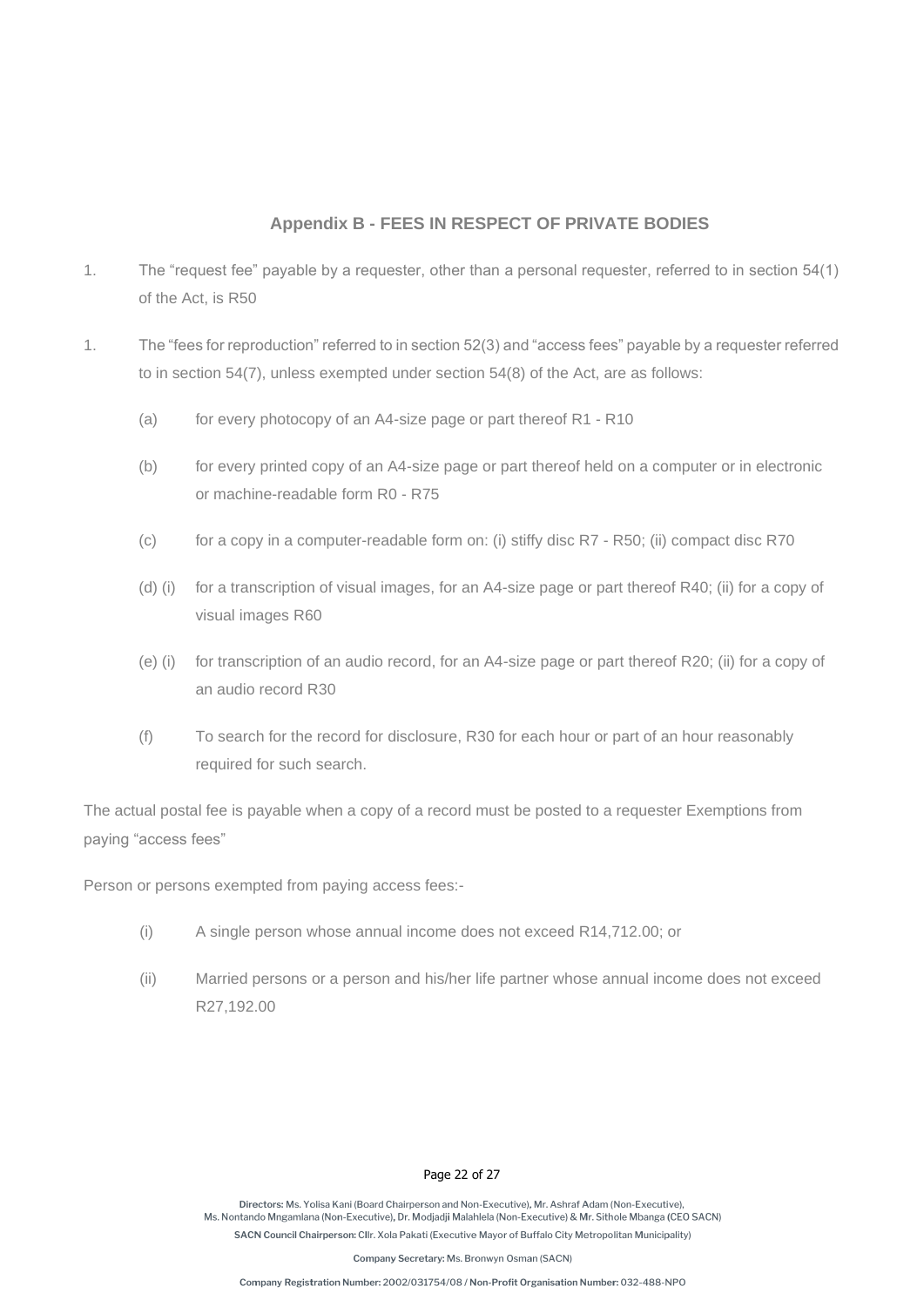# **Appendix C - FORM 1 OBJECTION TO THE PROCESSING OF PERSONAL INFORMATION IN TERMS OF SECTION 11(3) OF POPIA**

#### **REGULATIONS RELATING TO THE PROTECTION OF PERSONAL INFORMATION, 2018**

[Regulation 2]

*Note:* 

- 1. *Affidavits or other documentary evidence as applicable in support of the objection may be attached.*
- 2. *If the space provided for in this Form is inadequate, submit information as an Annexure to this Form and sign each page.*

#### 3. *Complete as is applicable.*

| $\mathbb{A}$                                               | <b>DETAILS OF DATA SUBJECT</b> |
|------------------------------------------------------------|--------------------------------|
| Name(s) and<br>surname/registered<br>name of data subject: |                                |
| Unique Identifier/<br><b>Identity Number</b>               |                                |
| Residential, postal or<br>business address:                |                                |
|                                                            |                                |
|                                                            |                                |
|                                                            | Code (<br>$\left( \right)$     |
| Contact number(s):                                         |                                |
| Fax number / E-mail<br>address:                            |                                |

#### Page 23 of 27

Directors: Ms. Yolisa Kani (Board Chairperson and Non-Executive). Mr. Ashraf Adam (Non-Executive). Ms. Nontando Mngamlana (Non-Executive), Dr. Modjadji Malahlela (Non-Executive) & Mr. Sithole Mbanga (CEO SACN) SACN Council Chairperson: Cllr. Xola Pakati (Executive Mayor of Buffalo City Metropolitan Municipality)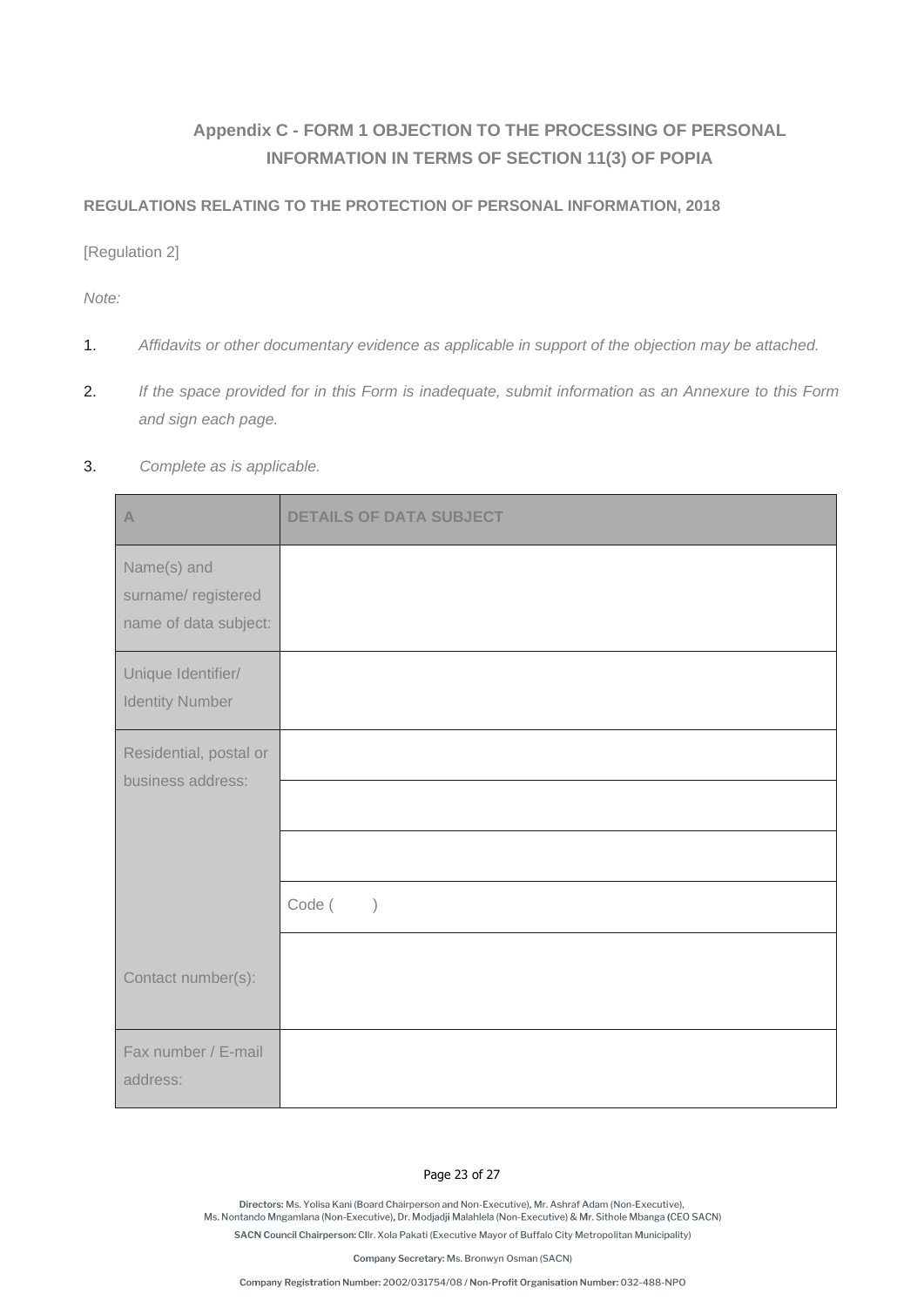| $\mathsf B$                                                         | <b>DETAILS OF RESPONSIBLE PARTY</b>                                                                              |
|---------------------------------------------------------------------|------------------------------------------------------------------------------------------------------------------|
| Name(s) and<br>surname/ Registered<br>name of responsible<br>party: |                                                                                                                  |
| Residential, postal or<br>business address:                         |                                                                                                                  |
|                                                                     |                                                                                                                  |
|                                                                     | Code (<br>$\left( \right)$                                                                                       |
| Contact number(s):                                                  |                                                                                                                  |
| Fax number/ E-mail<br>address:                                      |                                                                                                                  |
| $\mathbb{C}$                                                        | REASONS FOR OBJECTION IN TERMS OF SECTION 11(1)(d) to (f)<br>(Please provide detailed reasons for the objection) |
|                                                                     |                                                                                                                  |
|                                                                     |                                                                                                                  |
|                                                                     |                                                                                                                  |
|                                                                     |                                                                                                                  |
|                                                                     |                                                                                                                  |

Signed at .......................................... this ...................... day of ...........................20………...

............................................................

*Signature of data subject/designated person*

Page 24 of 27

.<br>Directors: Ms. Yolisa Kani (Board Chairperson and Non-Executive), Mr. Ashraf Adam (Non-Executive),<br>Ms. Nontando Mngamlana (Non-Executive), Dr. Modjadji Malahlela (Non-Executive) & Mr. Sithole Mbanga (CEO SACN) SACN Council Chairperson: Cllr. Xola Pakati (Executive Mayor of Buffalo City Metropolitan Municipality)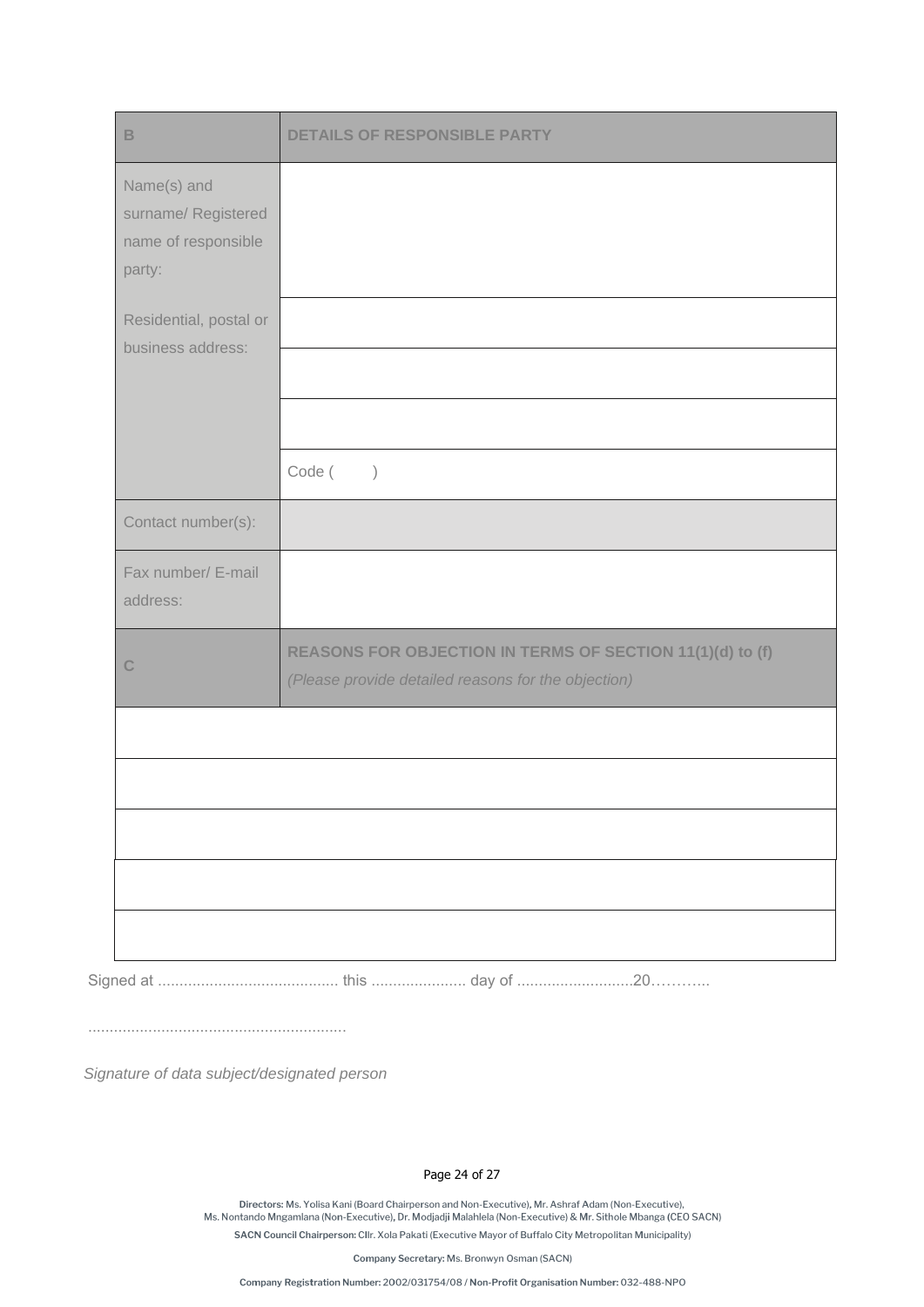#### **Appendix D - FORM 2**

**REQUEST FOR CORRECTION OR DELETION OF PERSONAL INFORMATION OR DESTROYING OR DELETION OF RECORD OF PERSONAL INFORMATION IN TERMS OF SECTION 24(1) OF THE PROTECTION OF PERSONAL INFORMATION ACT, 2013 (ACT NO. 4 OF 2013)**

**REGULATIONS RELATING TO THE PROTECTION OF PERSONAL INFORMATION, 2018**

[Regulation 3]

*Note:* 

- *1. Affidavits or other documentary evidence as applicable in support of the request may be attached.*
- *2. If the space provided for in this Form is inadequate, submit information as an Annexure to this Form and sign each page.*
- *3. Complete as is applicable.*

Mark the appropriate box with an "x".

**Request for:** 



Correction or deletion of the personal information about the data subject which is in possession or under the control of the responsible party.

Destroying or deletion of a record of personal information about the data subject which is in possession or under the control of the responsible party and who is no longer authorised to retain the record of information.

| $\overline{A}$                                               | <b>DETAILS OF THE DATA SUBJECT</b> |
|--------------------------------------------------------------|------------------------------------|
| Name(s) and surname<br>/ registered name of<br>data subject: |                                    |
|                                                              |                                    |

#### Page 25 of 27

Directors: Ms. Yolisa Kani (Board Chairperson and Non-Executive). Mr. Ashraf Adam (Non-Executive). Ms. Nontando Mngamlana (Non-Executive), Dr. Modjadji Malahlela (Non-Executive) & Mr. Sithole Mbanga (CEO SACN) SACN Council Chairperson: Cllr. Xola Pakati (Executive Mayor of Buffalo City Metropolitan Municipality)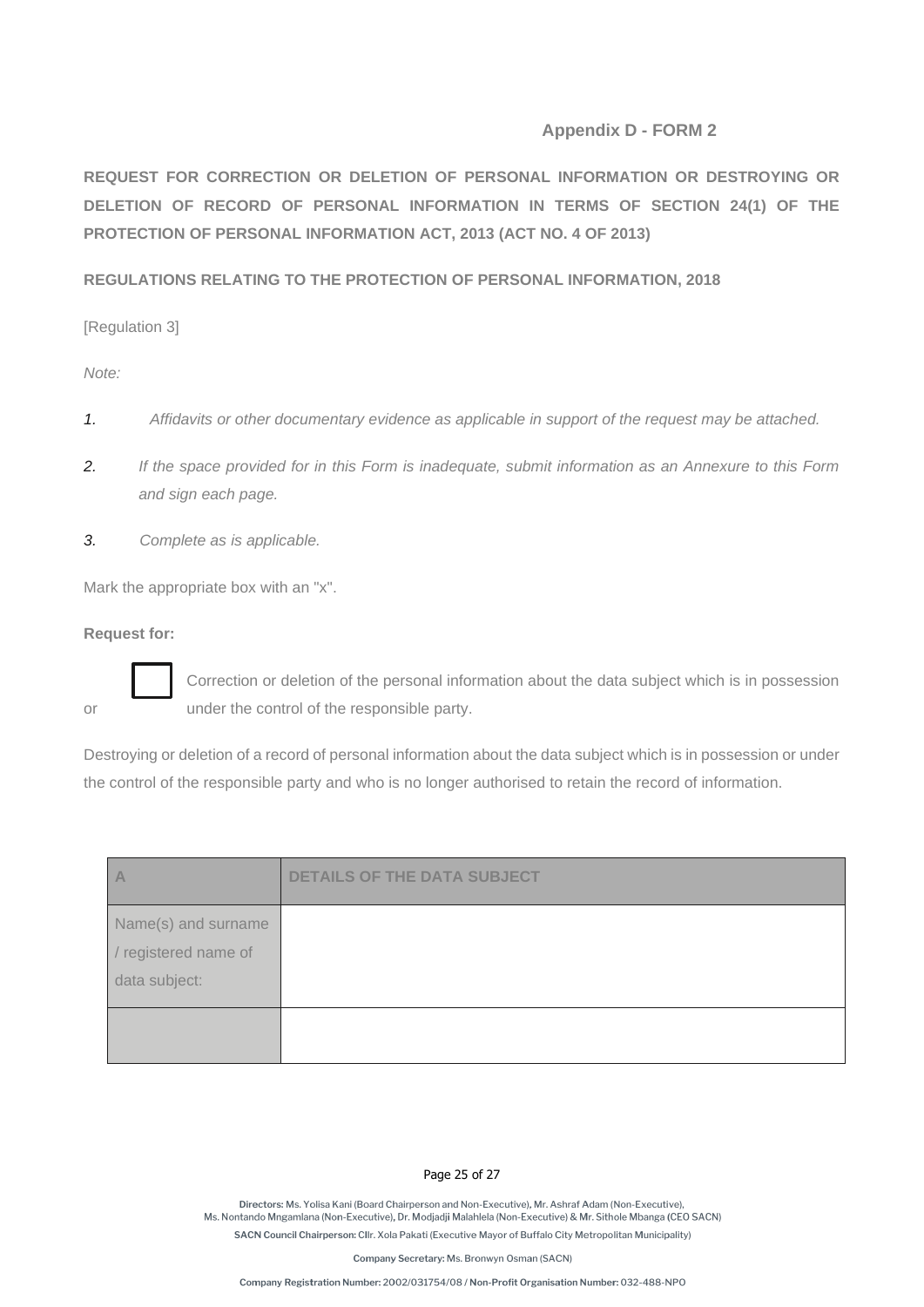| Unique identifier/<br>Identity Number:                            |                                                                      |
|-------------------------------------------------------------------|----------------------------------------------------------------------|
|                                                                   |                                                                      |
| Residential, postal or<br>business address:                       |                                                                      |
|                                                                   | Code (<br>$\big)$                                                    |
| Contact number(s):                                                |                                                                      |
| Fax number/E-mail<br>address:                                     |                                                                      |
| $\mathsf B$                                                       | <b>DETAILS OF RESPONSIBLE PARTY</b>                                  |
| Name(s) and surname<br>/ registered name of<br>responsible party: |                                                                      |
| Residential, postal or<br>business address:                       |                                                                      |
|                                                                   |                                                                      |
|                                                                   |                                                                      |
|                                                                   | Code (<br>$\big)$                                                    |
| Contact number(s):                                                |                                                                      |
| Fax number/ E-mail<br>address:                                    |                                                                      |
| $\mathbb{C}$                                                      | INFORMATION TO BE CORRECTED/DELETED/ DESTRUCTED/<br><b>DESTROYED</b> |
|                                                                   |                                                                      |

#### Page 26 of 27

.<br>Directors: Ms. Yolisa Kani (Board Chairperson and Non-Executive), Mr. Ashraf Adam (Non-Executive),<br>Ms. Nontando Mngamlana (Non-Executive), Dr. Modjadji Malahlela (Non-Executive) & Mr. Sithole Mbanga (CEO SACN) SACN Council Chairperson: Cllr. Xola Pakati (Executive Mayor of Buffalo City Metropolitan Municipality)